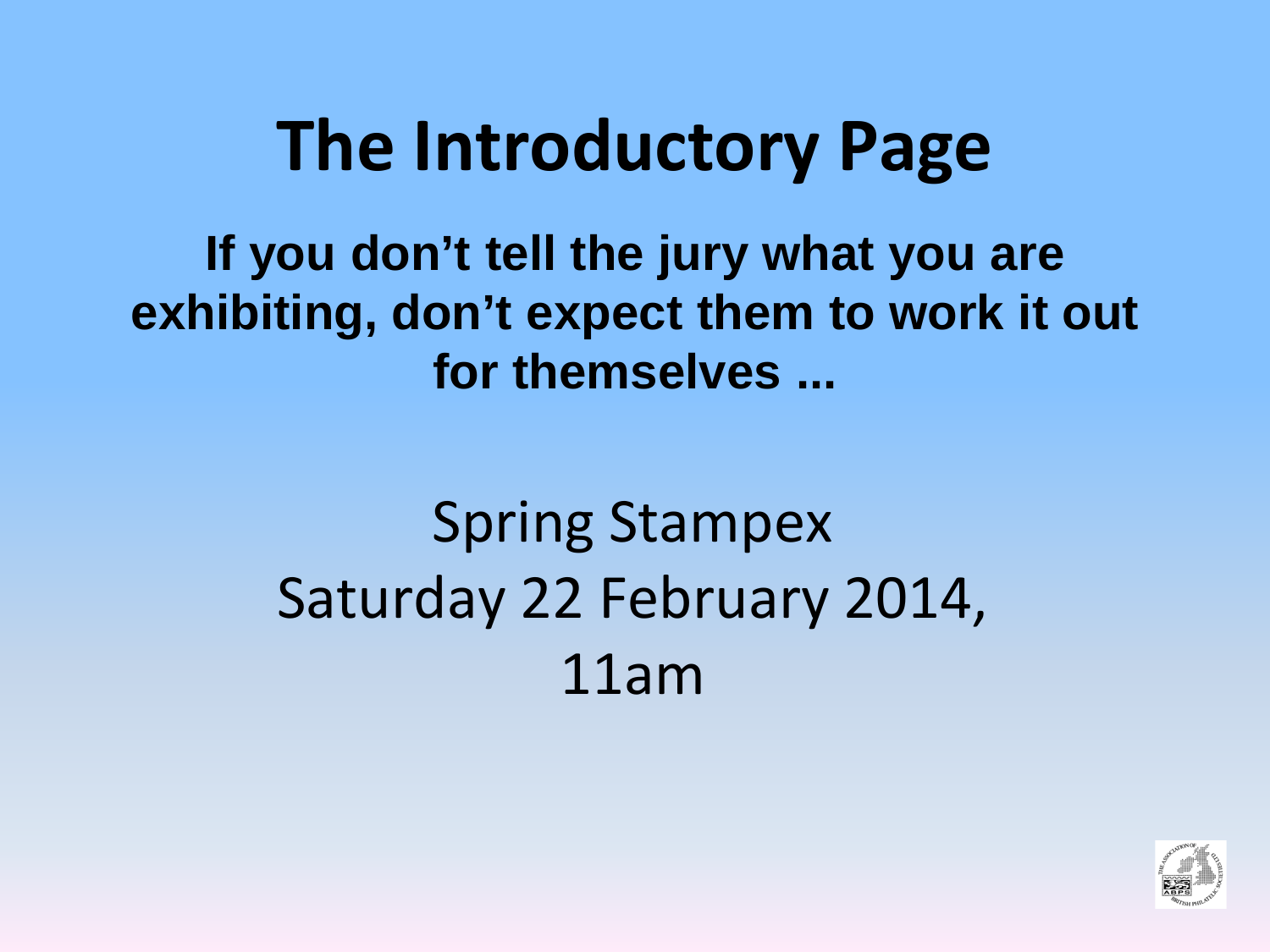#### **ARGENTINA OVERSEAS MAIL: POSTAGE RATES BETWEEN 1858-1892**

#### **Introduction:**

The following exhibition shows the evolution of the postage rates for covers forwarded from Argentina to overseas destination between 1858 and 1892. Only franked covers are presented in this investigation, illustrating examples since the first issue of th province of Buenos Aires till franking of the First Issue of the South American Bank Note Company.

To understand the different postage rates during this long period it is important to separate the collection in two main chapters. The first of them, "Pre UPU Period", exhibits the interesting coexistence between the argentinian postal system and the foreign por offices. Therefore it is needed to divide this first one in subchapters. Next I describe the main divisions:

**Pre Upu Period (1858-1878)** 

#### 1.1 Argentinian franking forwarded to overseas destinations

This subchapter shows examples of covers franked with argentinian issues. This franking served to pay only the domestic postage Non postal contract existed in this period between Argentina and other transatlantic postal organizations.

#### $1.2$ **Foreign Post Offices in Argentina**

It explains the postage rates of the covers circulated with issues of the different foreign post offices which where established unt 1878 in Buenos Aires. The following post offices operated during this period:

- 1.2.1 French Post Office in Buenos Aires (1860-1878)
- 1.2.2 English Post Office in Buenos Aires (1860-1878)
- 1.2.3 Italian Post Office in Buenos Aires (1873-1878)

#### Post UPU Period (April 1878-1892) 2.

In April 1878 Argentina joined the UPU. Since then argentinian franking served to pay the full postage until the destination of th member countries. The evolution of the different postal rates until 1892 will be documented with respective examples. Since 1893 was not any more permitted to frank covers with postclassic issues like ABN, NB, Bradbury, Kidd or the first emission of th SABNC. That is the main reason why this study finishes in December 1892.

#### **Contents**

The Pre Upu Period shows a wide range of important overseas covers:

The two largest recorded overseas franking (4x5 cents Escuditos to Switzerland and the 15+5 cents Rivadavia to Germany) The only recorded destinations of Sweden and Canada with classic issues of Argentina (Barquitos and Rivadavias frankings)

The most important overseas cover of the Province of Buenos Aires (2x 1 Pesos Cabecitas with San Vicente cancel)

Three of the four recorded Cabecitas overseas covers with the 1 Peso in rose color

The most important overseas cover with Confederation issues (2x5 cts. large figures to France)

The most important Rivadavias overseas covers (15+5 cts to Germany, 5 cts. with Lacroix Freres watermark on cover, the tw recorded 5 cts double franking with uniques postmarks: "Rosario a Villanueva" and "Tigre)

The largest recorded franking of the british and french foreign post offices in Buenos Aires and unique combination frankings Unique destinations with franking of the foreign post office: Canada, Norway, Austria (British post office Buenos Aires) and India (French Post office Buenos Aires)

#### The Post UPU shows:

A unique overseas stagecoach letter

- A large number of unique recorded postmarks on cover to overseas destinations
- The largest existing frankings of the Bradbrury/Wilkinson issue

Most of the unusual or unique destinations in existence

Very scarce franking of the South American Bank Note Company, specially the very scarce 5 Pesos to Italy (First Declared value postage to an foreign destination)

Abbreviations: ABN: American Bank Note Company NB: National Bank SABNC: South American Bank Note Company

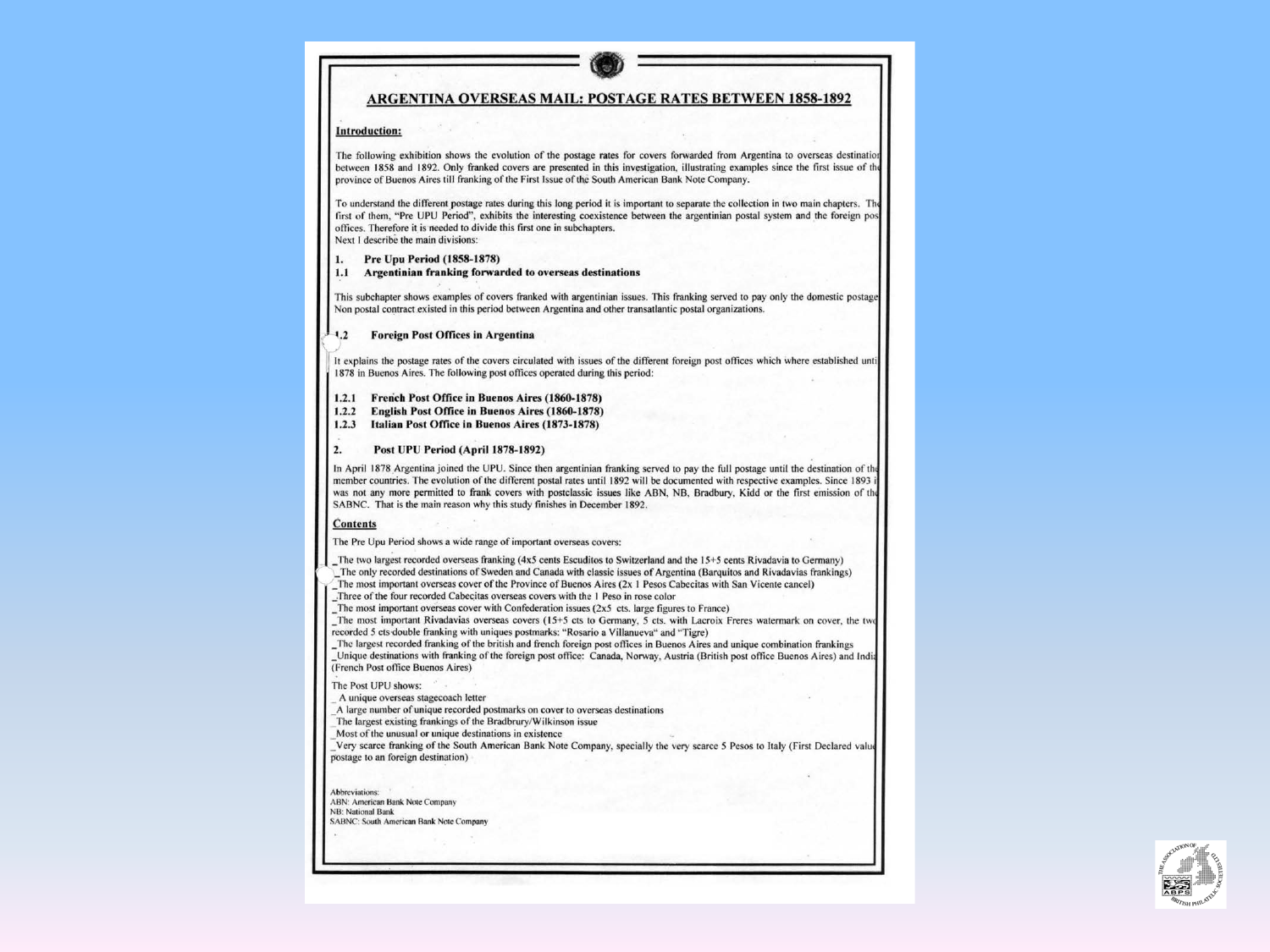

many important coastal cities which formed the basis for their later rule in Southeastern Europe. Bosnia and Herzegovina were Turkish provinces until 1878. The first "Imperial Ottoman Post" delivery in the region was created by order of Omar Pascha in 1840 and provided service by horse - Tatar Courier Post - in between Bosnia Brood and Constantinople every 8 days. From 1846 to 1848 postal service were given also to a private trader Spiridion Rajkovic, but only for letters and only from Sarajevo to Bosnia Brood and back. Only after 1848 Turks organized slowly real post stations and post routes in between most important locations in B&H. The Austrian consulate provided courier postal service, which delivered post from Herzegovina to the nearest Austrian P. Offices in Metkovic, through Livno or Sign to Spalato and from Bosnia through Brood, Gradiska, Kostajniza, Rajevo Selo... Austria - Hungary ruled the provinces as occupied zones after the Berlin Congress. On the 1 of July, 1879 military occupation stamps for B&H, printed in Vienna at the State Printing Works, were used for the first time for postal services. Those stamps, showing only the Coats of Arms with Lions and Eagles, with value in kreuzer, were in use for 20 years, were printed in Lithography and since 1894 in Typography. The main intention of this Exhibit was to present part of the postal history on the territories of the Bosnia and Herzegovina beginning with Ottoman pre-philatelic period and finishing with the Austrian Occupation Military Issues I and II, ending with 1900.

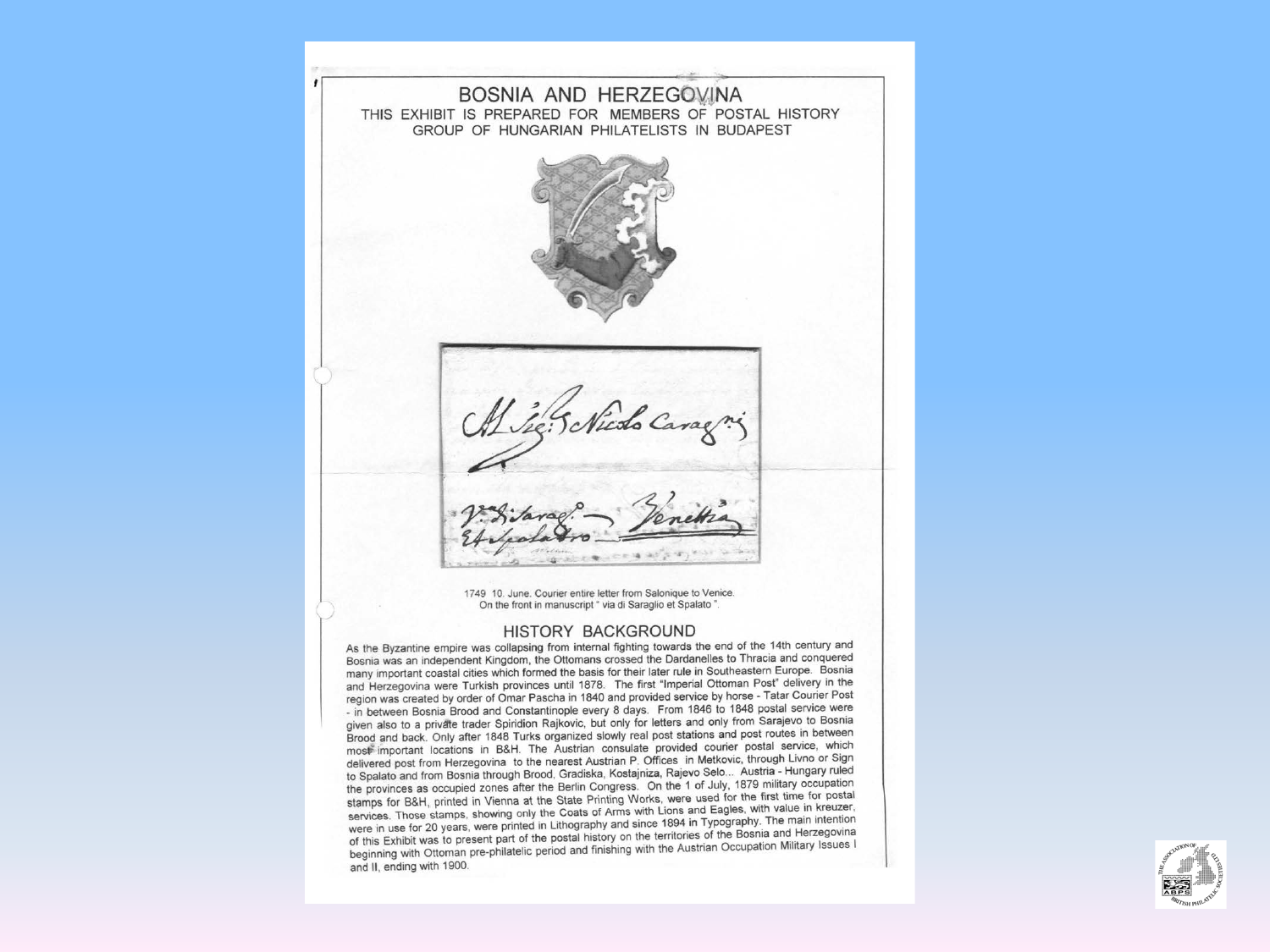#### BULGARIAN PALACE POSTMARKS, 1890-1946

The Palace Postmarks are a special group of cancels used in the Palace Post Offices during the time of Monarchy in Bulgaria. The first Palace Post Office was opened on 02.11.1884 in Sofia, but used no Palace Postmark. The first Palace Postmark came to use in 1890 in Sofia. Until the end of the France Fostmank. The lines France Fostmank caller to use in 1990 in Solicity and painting and painting and painting and painting and painting and painting and painting and painting and painting the painting of the painting The study of the various Palace Postmarks is made by each Palace separately starting with Sofia Palace.

-<br>Each Postmark is described by its measurements, inscription, earliest and latest known usage and<br>colour of postal ink. For this reason on every exhibit page are mounted various postal items like: mailed covers and postcards, postal forms and registration labels.

Listing of the Palaces and period of their Postmarks usage:

 $\circ$ 

| 1. Sofia Palace Postmarks, 1890-1946.       | 5. Tsarska Bistritsa Palace Postmarks, 1904 -1914. |
|---------------------------------------------|----------------------------------------------------|
| 2. Euxinograde Palace Postmarks, 1894-1944. | 6. Vrana Palace Postmarks, 1904 -1914.             |
| 3. Plovdiv Palace Postmarks, 1901-1913.     | 7. Krichim Palace Postmarks, 1937-1944.            |
| 4. Sitniakovo Palace Postmarks, 1901 -1913. | 8. Other Cancellations From The Palace.            |



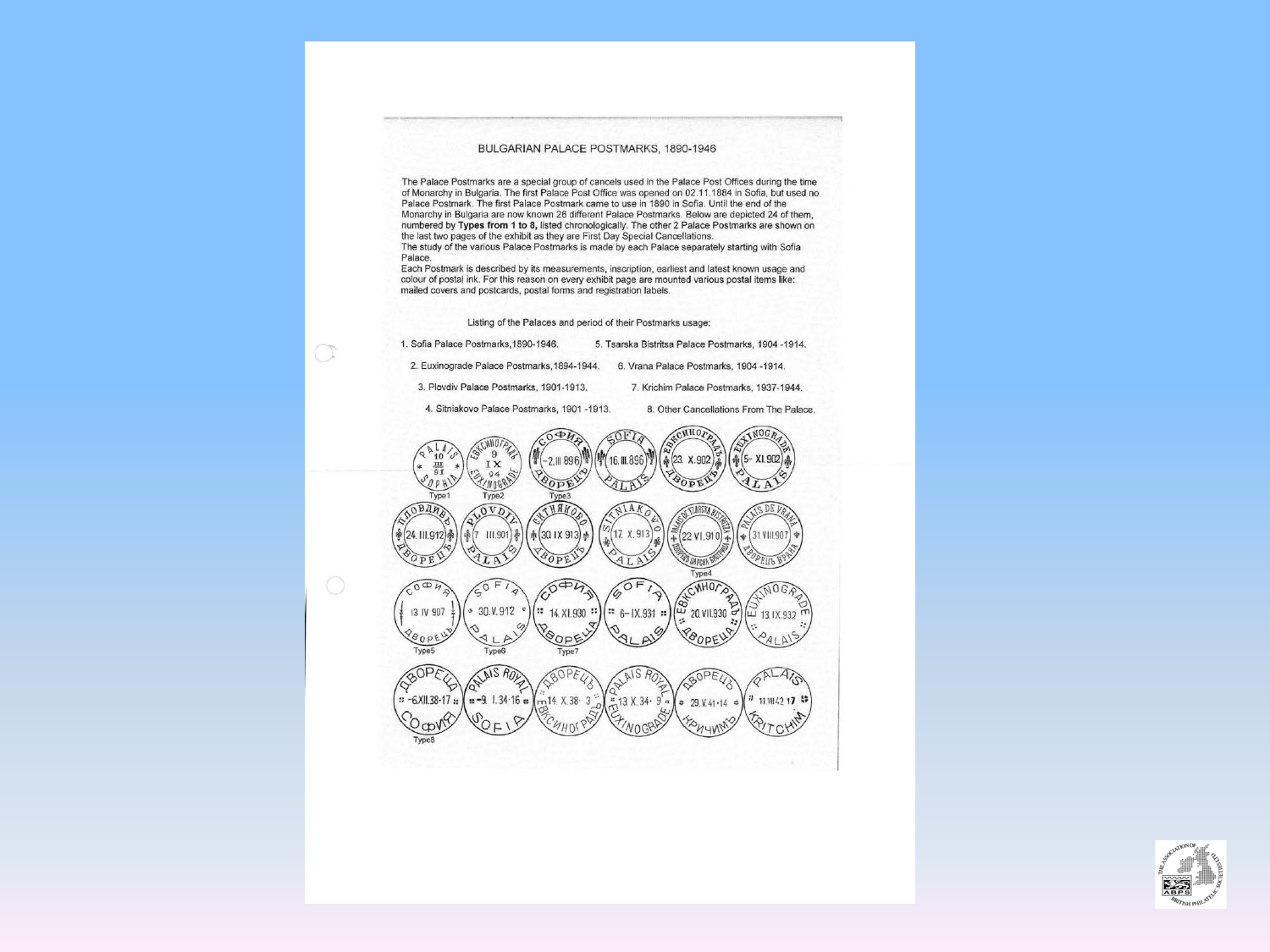

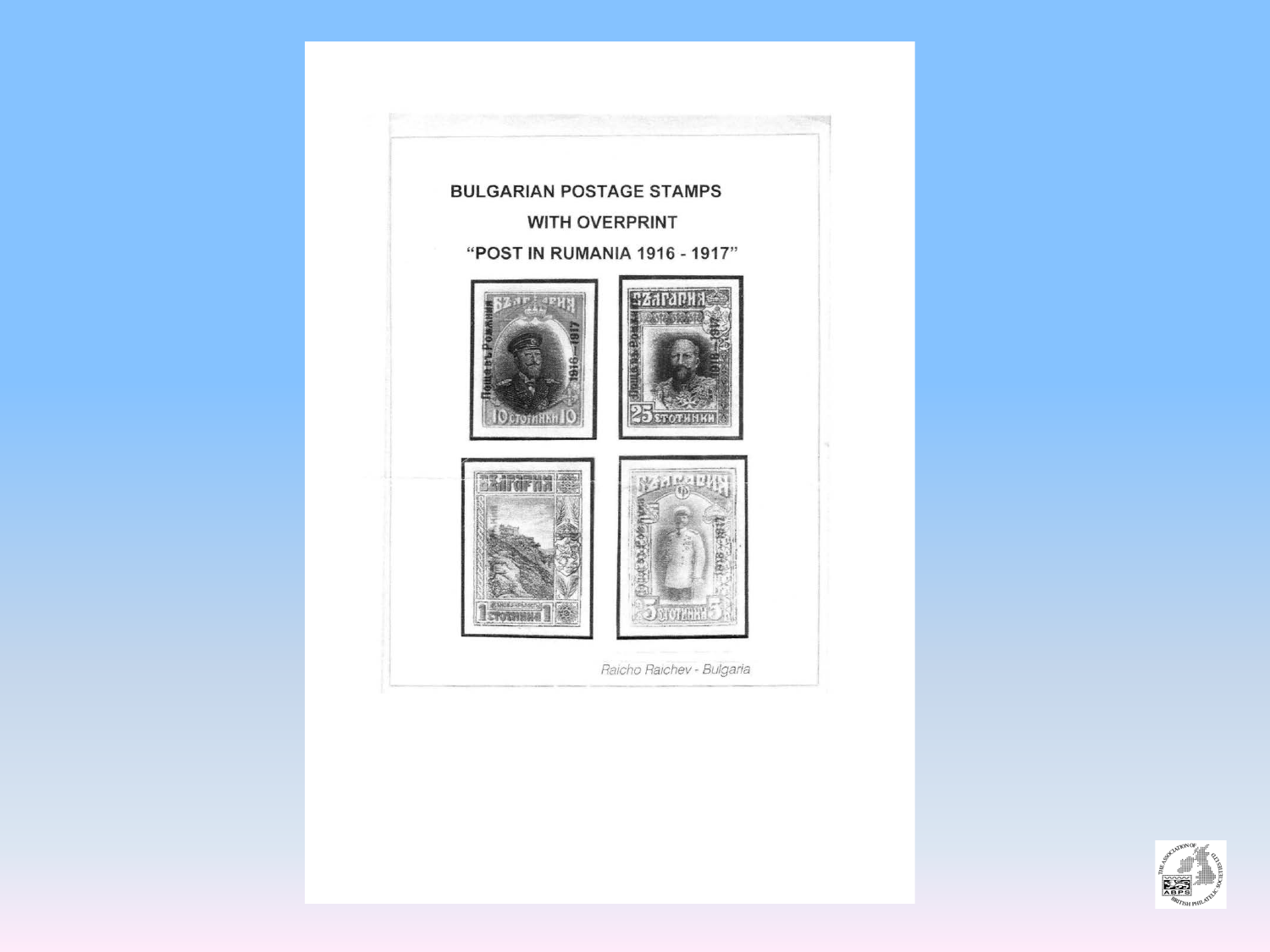- Jurors get this in advance to do their homework
- Exhibitors should do what works for them, but the exhibit must be clear and structured. There are no absolute rules
- The key is to capture the interest of the viewer or juror.
- A clear simple front page and presentation goes a long way to achieving this.

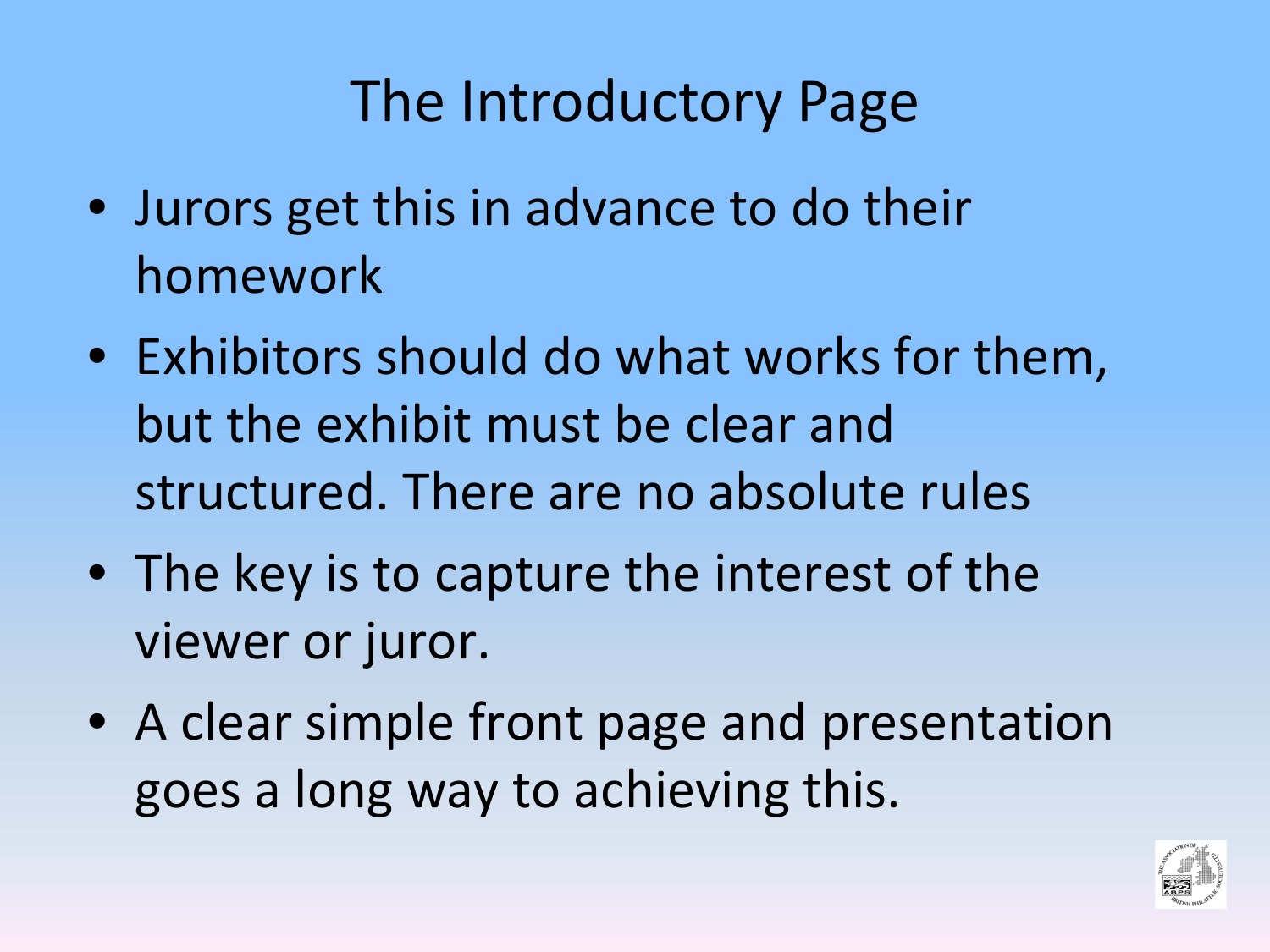**Structure**: Explain how the exhibit is organised: How has the story been told?

**Background:** A short historical context.

**Conventions:** Standard abbreviations, use of text, graphics etc.

**An Image:** such as a map, or a key item: attracts attention to the exhibit.

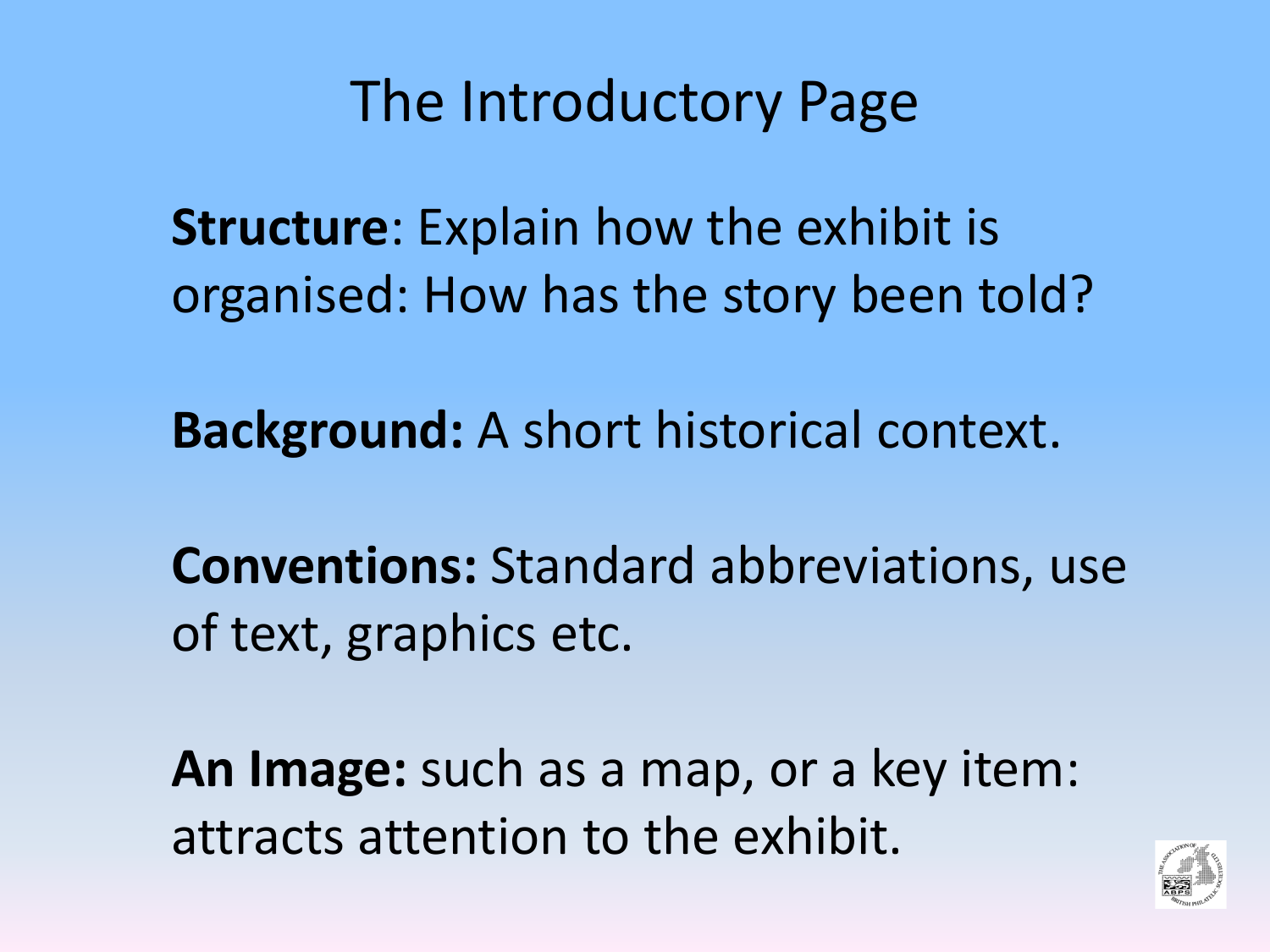**Title**: Choose a "working title". This might end up being a final title, but as the material is worked with, the title might be redefined to fit the exhibit more precisely.

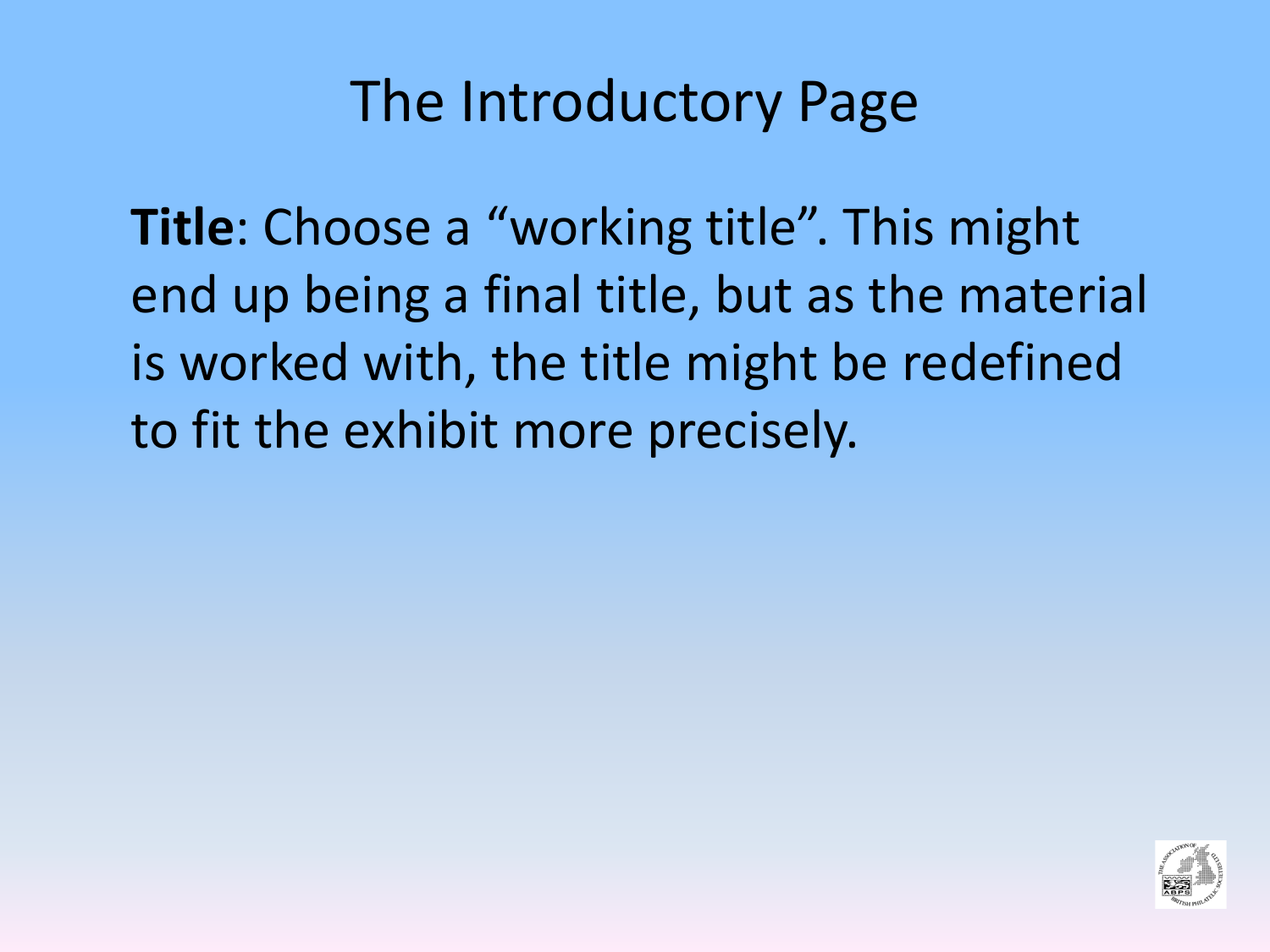**Aim of exhibit**: Just a few lines stating what is intended to be achieved with the exhibit. Be concise and to the point.

What is the scope of the exhibit?

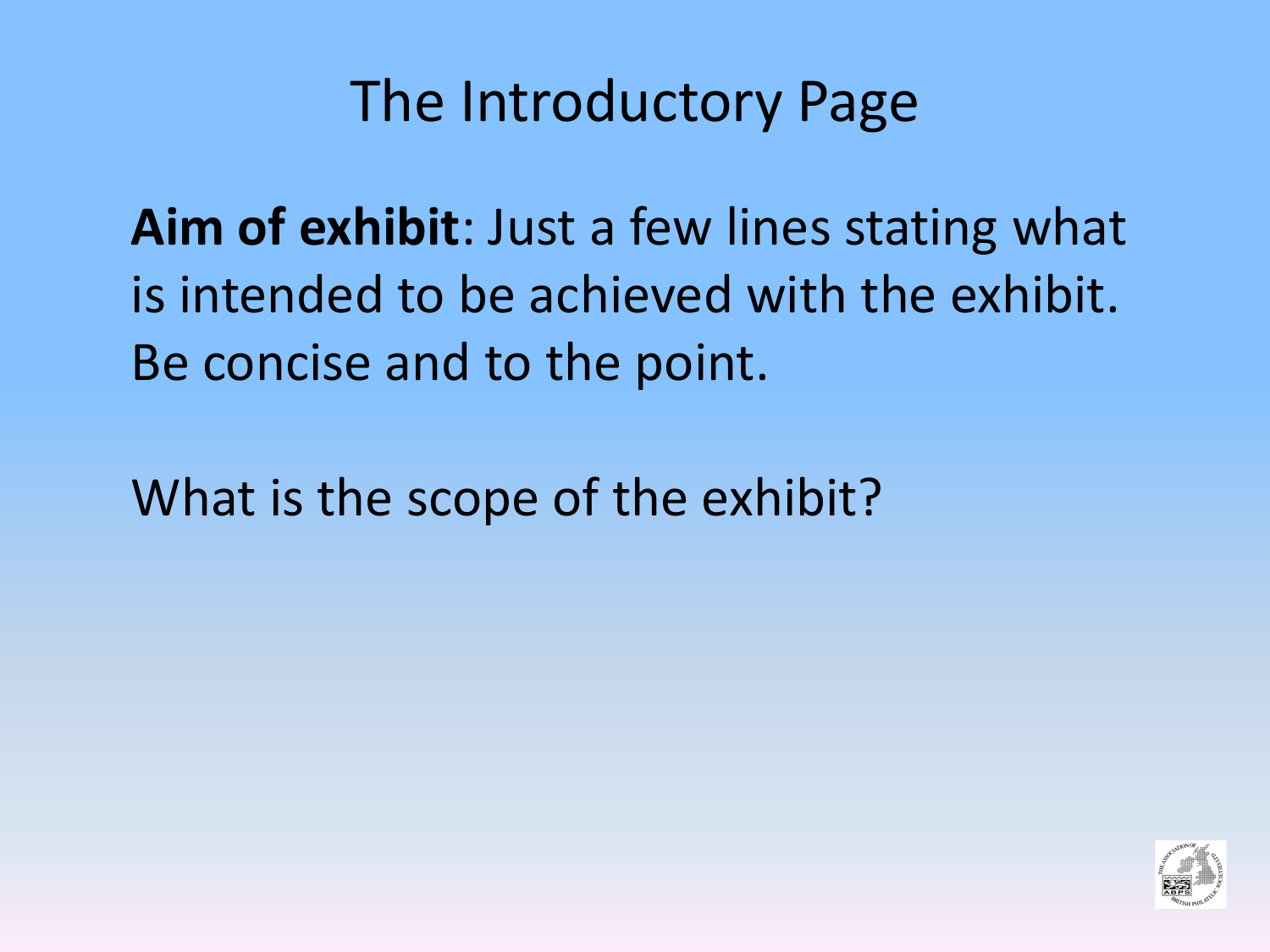**Plan:** A graphical representation of the exhibit which corresponds exactly to its treatment.

Comment on key items.

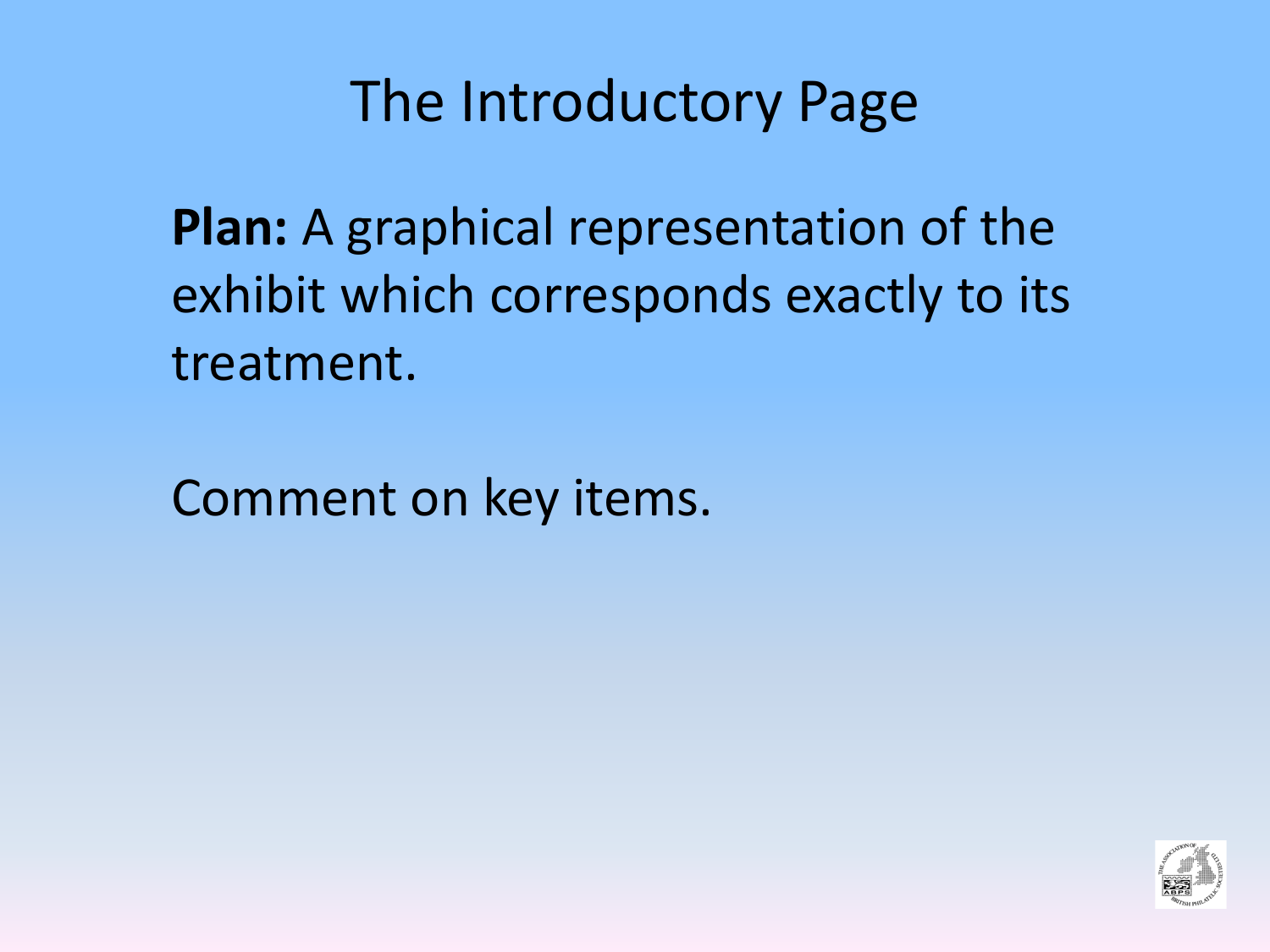**Bibliography:** A short bibliography. If the judge isn't told where to find information, then don't be surprised if they can't understand the exhibit.

Exhibitors should reference themselves, if possible, preferably including own research.

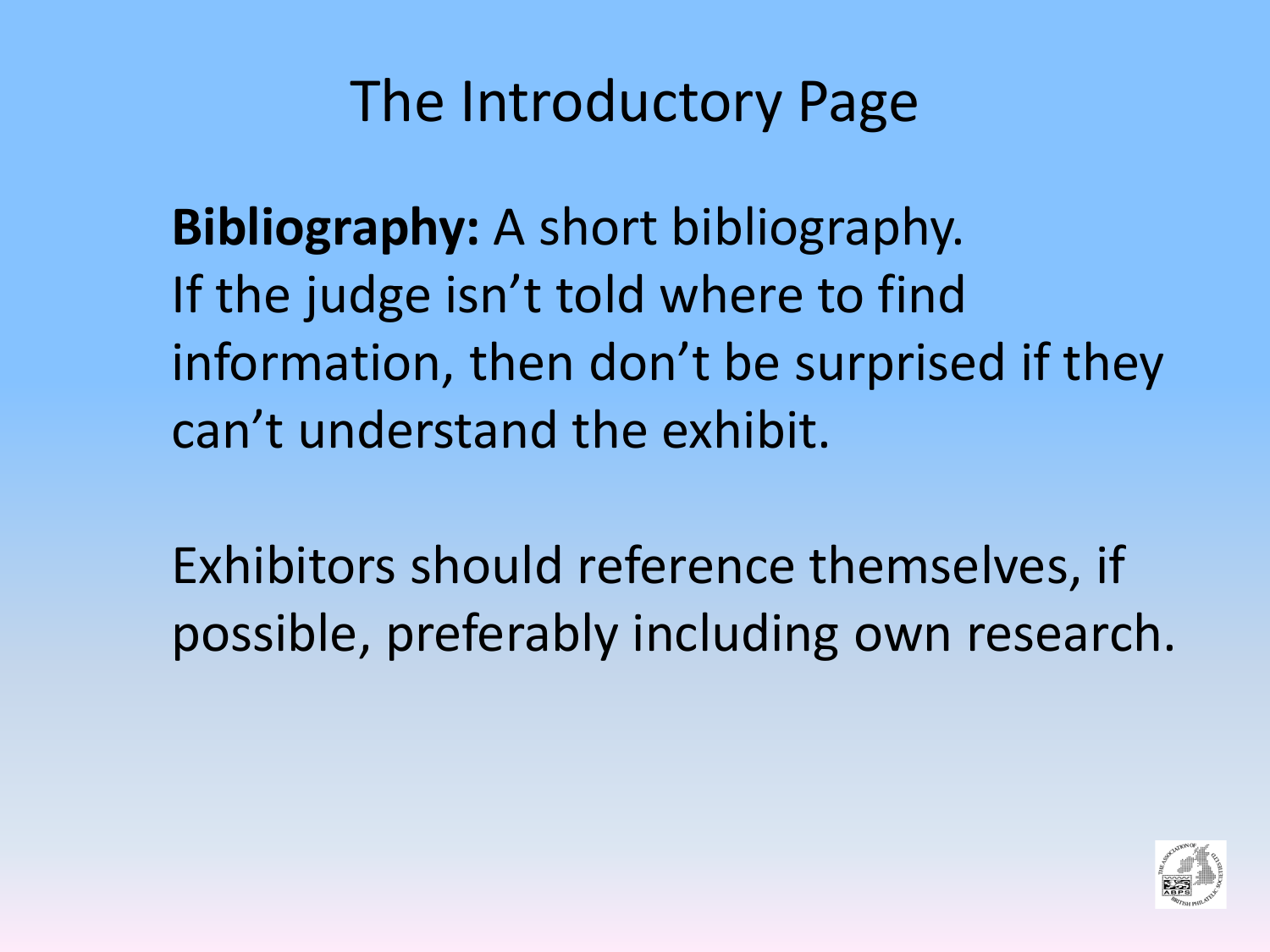## The Introductory Page: Reality

- Draft a front (introduction) page
- Write up the exhibit
- Re-visit the front page does it say what you are now exhibiting?
- Invariably, re-write the front page

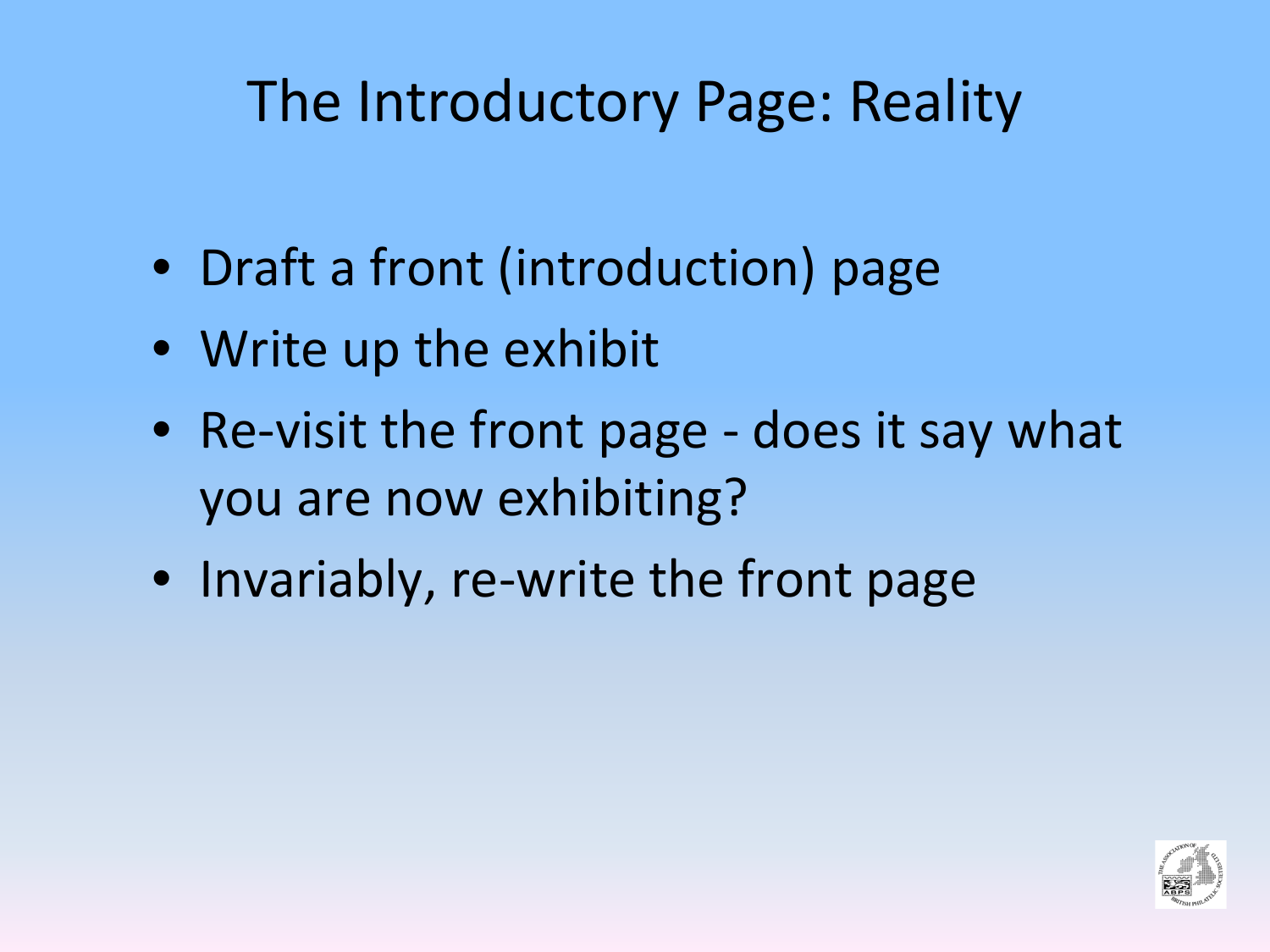### Slesvig: From Danish Duchy to Prussian Province - Early Mail to 18671

Aim:•This exhibits hows mail within, to and from the Duchy of Slesvig, from private carriage to publicservice, over a periodofalmost 300 years from the latter years of the 16\* century to 31\* December 1867 when the postal service was unified under the North German Confederation.

Structure: The development of the mail is shown, largely chronologically through handwritten instructions and town .<br>markings, the beginning of framed and other hand stamped marks of origin, particularly on foreign mail, and the ¶intro duction of true post marks from 1844. All Danish post offices before 1864 are represented.

.<br>Postage stamps, intro duce d by Denmark-in Slesvig on Ht May-1851, were followed by successive postal administrations, .<br>Including the field postalsystems, up to the end of the adhesive issues for the Duchies of Schleswig and Holstein, which complete the exhibit.

Back ground: The Duchies of Slesvigand Holsten (Schleswigand Holstein in German) were associated with the Danish Crown from the late Middle Ages, until the Second Schleswig War of 1864 when they were seized by Prussia .<br>and Austria. Slesvigwas always more Danish and Holstein more German, and neither Duchy was ever part of the ' Danish-Kingdom. The population of the Duchies -did-not-exceed a-million-until-1864. Slesvig's population was less than-30% of that in Holstein, and philatelic material is correspondingly scarce.

Conventions: Ant and LAP are used throughout to describe Antiqua (Serif) and Lapidar (sans -Serif) type faces for cancellers and other handstamps. All manuscript markings are noted in the text in *italics*. The abbreviation Cds is used for circular datestamp. Items of particular interest are marked  $\boxtimes$  . while Shows mail carried by the Slesvig Railway (

| Section Break (Continuous)                       |                                                                 |                    |                                                                  |  |
|--------------------------------------------------|-----------------------------------------------------------------|--------------------|------------------------------------------------------------------|--|
| Pagesn                                           | Frame-l¤                                                        | Pagesn             | Frame-4¤                                                         |  |
|                                                  | Before the Royal mail 9                                         | 49-64¤             | The first-postage stamps in Slesvig: Schleswig-Holstein stamps-  |  |
| $3-4n$                                           | The-Royal-mail-1624-1653¤                                       |                    | used-in-Rendsburg-The-4RBS--Antiqua-Date-stamps-and-Mute-        |  |
|                                                  |                                                                 |                    | Cancellers: First-Day covers from -Denmark and Slesvig¤          |  |
| 4-8¤                                             | The Klingen berg and Gylden løve farmed post¤                   | п                  | Frame-5n                                                         |  |
|                                                  | $1653 - 17114$                                                  | $65 - 720$         | The first postage stamps in Slesvig. The 4RBS - Antiqua Date to  |  |
| 9-16¤                                            | The-Royal-mail--Manuscript-markings¤                            |                    | stamps and Numeral Cancellers¤                                   |  |
|                                                  | Frame-2¤                                                        | $73 - 770$         | The-1854-issue -- Antiqua and-Numeral Cancellers¤                |  |
| $17 - 21n$                                       | The-Royal-mail--Manuscript-markings¤                            | 78-80 <sub>p</sub> | The-1858-issue -- Antiqua and Numeral Cancellers¤                |  |
| $22 - 290$                                       | Slesvig and the Napoleonic Wars¤                                | п                  | Frame 6n                                                         |  |
| $30-310$                                         | The-Introduction of framed-post-marks¤                          | $81 - 960$         | 1862/3-Last-years of the Danish-post-in-the-Duchy of Slesvigt    |  |
| 32¤                                              | Cholera-maild                                                   | п                  | Frame-71n                                                        |  |
|                                                  | Frame-3p                                                        |                    | 97-1040 1864 and the Danish/Austrian-Prussian-Ward               |  |
| $33 - 36\pi$                                     | Handstampedand-Manuscript-town-marks¤                           |                    | 105-1120 Prussian and Austrian Post in the Duchy of Slesvigo     |  |
| $37 - 380$                                       | Antiqua-II--The one-and-a-half-ring-datestampt                  | п                  | Frame-8¤                                                         |  |
| $39 - 400$                                       | Ship-mail-and-the-Duchy-of-Slesvig¤                             |                    | 113-1280 1865-67 - Newstamps for Schleswig, Holstein and D       |  |
| $41 - 480$                                       | Three-Years-War-1848-1851 - The-First D                         |                    | Schleswig-Holstein                                               |  |
|                                                  | Schleswig-Up rising¤                                            |                    |                                                                  |  |
|                                                  |                                                                 |                    |                                                                  |  |
|                                                  | Bibliography and Sourcess                                       |                    | Die-klassischen-deutschen-Feldpoststempel-Wildschütz-19954       |  |
|                                                  | Altdeutschland-Spezial-Katalog-und-Handbuch-5.-Auflag-Grobe-    |                    | Französische-Armeepost-Rein hardt-1986¶                          |  |
| 19754                                            |                                                                 |                    | Grundbog-i-Analyse-af-Danske-Prefilatelistiske-Breve-Maintz-1987 |  |
|                                                  | An-Introduction-to-the-Postal-History-of-Denmark-1624-1950-     |                    | Nordisk-Filatelistisk-Tidskrift an d-Posthistorisk-Tidskrift¶    |  |
| Cornelius-20044                                  |                                                                 |                    | P&Ts-Historie-(Del-1-2)-General-Direktoratet-for-Post-og-        |  |
|                                                  | Bogen om danske breve 1800-1851 - Jacobsen 1999                 |                    | Telegrafvæsenet-1991¶                                            |  |
|                                                  | Klassisk-Danmark-DAKA-1999¶                                     |                    | Postbesørgelsen i Danmark-under 1864-krigen Meedom 1998          |  |
| Danmarks-Poststempler-Vagn-Jensen-2002-          |                                                                 |                    | Postvæsenet i Danmark 1711-1848 Olsen - 1903 ¶                   |  |
|                                                  | Danske-Poststemplerfør Frimærketiden-Rathje-1953                |                    | Schleswig-Holsteinische Arbeitgemeinschaft-Handbooks¶            |  |
|                                                  | De-Danske-Jembanebureauer og deres stempler Del-2 - Hoverd-1995 |                    | Sønderjylland DAKA-1999¶                                         |  |
|                                                  | Deutsche-Vorphilatelie-Feuser-1988                              |                    | Stampless-Mail-to-and-from-Scandinavia-to-1868-Hugh merk-en d-   |  |
| Den-Danske-Postetat-1624-1927-(1983)-Nørby-2008¶ |                                                                 |                    | Halpern-19994 Section Break (Continuous)                         |  |
|                                                  |                                                                 |                    |                                                                  |  |
|                                                  |                                                                 |                    |                                                                  |  |

## Title

The title should precisely encapsulate the exhibit. Not like these ...

*Österreichische Internationale Korrespondenz in Europa*

### *Wien*

*The old letters of Belarus*

*Postal History of Bosnia-Herzegovina*

*Postal History of Brno*

*Cancellations from the Danzig area*

*Dutch Colonies : Postal Routes and Rates*

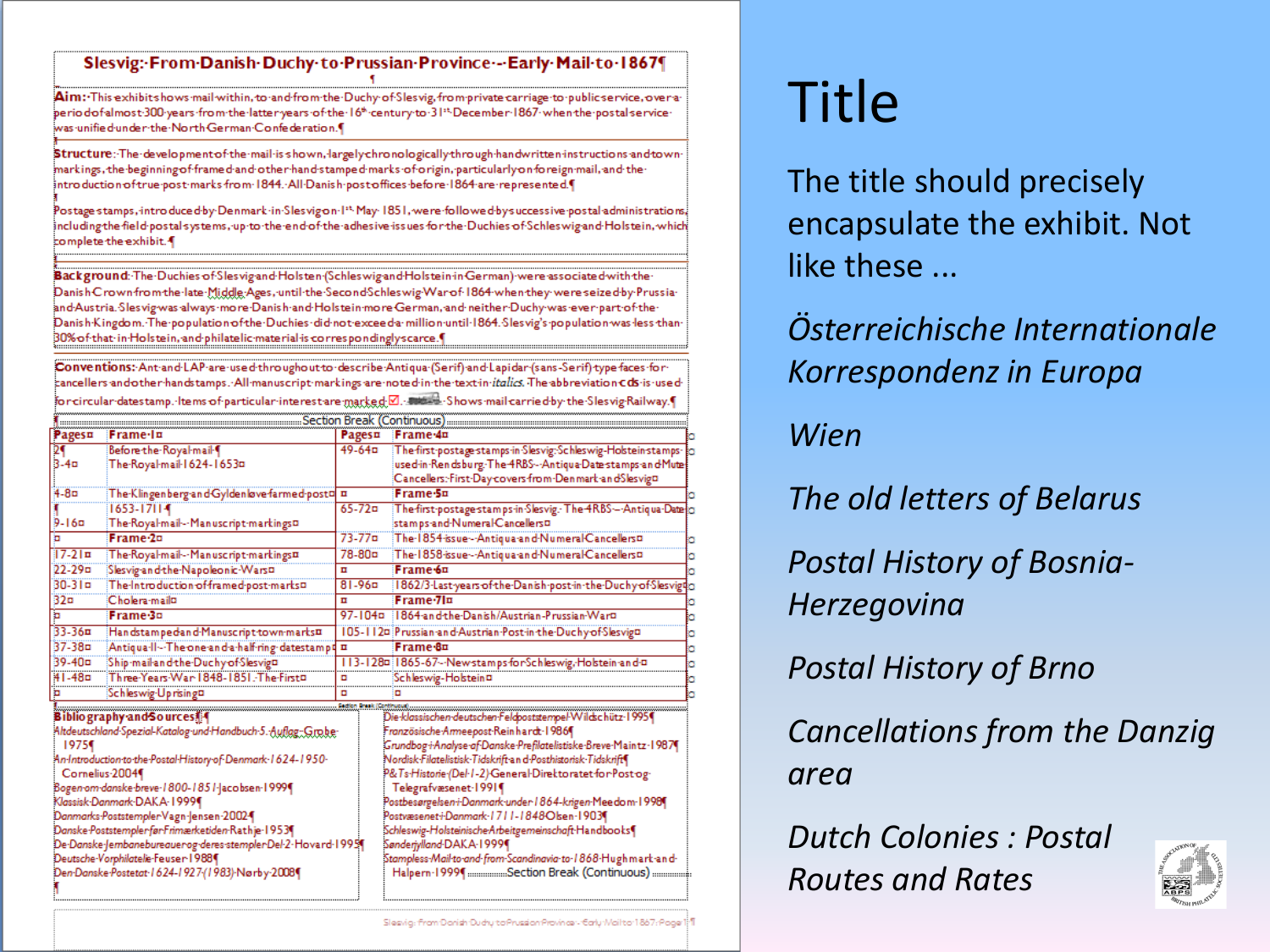### Slesvig:-From-Danish-Duchy-to-Prussian-Province---Early-Mail-to-18679

Aim:•This exhibits hows mail within, to and from the Duchy of Slesvig, from private carriage to publicservice, over a beriodofalmost 300 years from the latter years of the 16th century to 31th December 1867 when the postal service was unified under the North German Confederation.

### Aim

Aim: This exhibit shows mail within, to and from the Duchy of Slesvig, from private carriage to public service, over a period of almost 300 years from the latter years of the 16<sup>th</sup> century to 31st. December 1867 when the postal service was unified under the North German Confederation.

Back ground: The Duchies of Slesvigand Holsten (Schleswigand Holstein in German) were associated with the :<br>Danish Crown from the late Middle Ages, until the Second Schleswig War of 1864 when they were seized by Prussia .<br>and Austria. Slesvig was always-more-Danish-and Holstein-more German, and neither-Duchy-was-ever-part-of-the-Danish Kingdom. The population of the Duchies-did-not-exceed a-million-until-1864. Slesvig's population was less than-30% of that in Holstein, and philatelic material is correspondingly scarce.

Conventions: Ant and LAP are used throughout to describe Antiqua (Serif) and Lapidar (sans-Serif) type faces for cancellers and other handstamps. All manuscript markings are noted in the text in *italics*. The abbreviation Cds is used for circular datestamp. Items of particular interest are marked  $\boxtimes$ . setting Shows mail carried by the Slesvig Railway.

|                                                  |                                                               |                    | Section Break (Continuous)                                       |  |
|--------------------------------------------------|---------------------------------------------------------------|--------------------|------------------------------------------------------------------|--|
| Pages¤                                           | Frame-In                                                      | Pagesn             | Frame-4¤                                                         |  |
| $\frac{29}{3-40}$                                | Before the Royal mail 1                                       | $49 - 640$         | The first-postage stamps-in-Slesvig: Schleswig-Holstein stamps-  |  |
|                                                  | The-Royal-mail-1624-1653¤                                     |                    | used-in-Rendsburg. The 4RBS--Antiqua-Date-stamps-and Mute-       |  |
|                                                  |                                                               |                    | Cancellers: First-Day covers from-Denmark and Slesvig¤           |  |
| $4 - 8 =$                                        | The Klingen berg and Gylden løve farmed post¤                 | п                  | Frame-5n                                                         |  |
|                                                  | $1653 - 17114$                                                | $65 - 720$         | The first postage stamps in Slesvig . The 4RBS - Antiqua Date to |  |
| $9 - 160$                                        | The-Royal-mail--Manuscript-markings¤                          |                    | stamps and Numeral Cancellers¤                                   |  |
|                                                  | Frame-2p                                                      | 73-77¤             | The-1854-issue -- Antiqua and Numeral Cancellers¤                |  |
| $17 - 21n$                                       | The-Royal-mail--Manuscript-markings¤                          | 78-80 <sub>p</sub> | The-1858-issue -- Antiqua and Numeral Cancellers¤                |  |
| $22 - 290$                                       | Slesvig and the Napoleonic Wars¤                              | п                  | Frame 6n                                                         |  |
| $30 - 31a$                                       | The-Introduction of framed-post-marks¤                        | $81 - 960$         | 1862/3-Last-years of the-Danish-post-in-the-Duchy of Slesvigtic  |  |
| 32 <sub>0</sub>                                  | Cholera-mailo                                                 | п                  | Frame-71n                                                        |  |
|                                                  | Frame-3p                                                      |                    | 97-1040   864-an d-the-Danish/Austrian-Prussian-Warn             |  |
| $33 - 36\pi$                                     | Handstampedand-Manuscript-town-marks¤                         |                    | 105-1120 Prussian and Austrian Post in the Duchy of Slesvign     |  |
| $37 - 380$                                       | Antiqua-II--The one and a-half-ring-datestampt                | п                  | Frame-8¤                                                         |  |
| 39-40¤                                           | Ship-mail-and-the-Duchy-of-Slesvig¤                           |                    | 113-1280 1865-67 - New stamps for Schleswig, Holstein and D      |  |
| $41 - 480$                                       | Three-Years-War-1848-1851 - The-First D                       |                    | Schleswig-Holste                                                 |  |
|                                                  | Schleswig-Up rising¤                                          |                    |                                                                  |  |
|                                                  |                                                               |                    |                                                                  |  |
| <b>Bibliography and Sourcess 4</b>               |                                                               |                    | Die-klassischen deutschen Feldpoststempel-Wildschütz-19954       |  |
|                                                  | Altdeutschland-Spezial-Katalog-und-Handbuch-5.-Auflag--Grobe- |                    | Französische Armeepost-Rein hardt - 1986                         |  |
| 19750                                            |                                                               |                    | Grundbog-i-Analyse-af-Danske-Prefilatelistiske-Breve-Maintz-1987 |  |
|                                                  | An-Introduction-to-the-Postal-History-of-Denmark-1624-1950-   |                    | Nordisk-Filatelistisk-Tidskrift an d-Posthistorisk-Tidskrift     |  |
| Cornelius-20041                                  |                                                               |                    | P&Ts-Historie-(Del-1-2)-General-Direktoratet-for-Post-og-        |  |
| Bogen om danske breve 1800-1851 - Jacobsen 1999  |                                                               |                    | Telegrafvæsenet-1991¶                                            |  |
| Klassisk-Danmark-DAKA-1999¶                      |                                                               |                    | Postbesørgelsen i Danmark-under 1864-krigen Mee do m-1998        |  |
| Danmarks-Poststempler-Vagn-Jensen-2002-1         |                                                               |                    | Postvæsenet i Danmark 1711-1848 Olsen - 1903 1                   |  |
|                                                  | Danske-Poststempler før Frimærketiden-Rathje-1953             |                    | Schleswig-Holsteinische Arbeitgemeinschaft-Handbooks             |  |
|                                                  | De-Danske-Jembanebureauer og deres stempler Del-2-Hovard-1995 |                    | Sanderiylland-DAKA-1999¶                                         |  |
|                                                  | Deutsche-Vorphilatelie-Feuser-1988                            |                    | Stampless-Mail-to-and-from-Scandinavia-to-1868-Hugh mark-an d-   |  |
| Den-Danske-Postetat-1624-1927-(1983)-Nørby-2008¶ |                                                               |                    | Halpern-1999¶ Section Break (Continuous)                         |  |
|                                                  |                                                               |                    |                                                                  |  |
|                                                  |                                                               |                    |                                                                  |  |

### What am I trying to achieve?

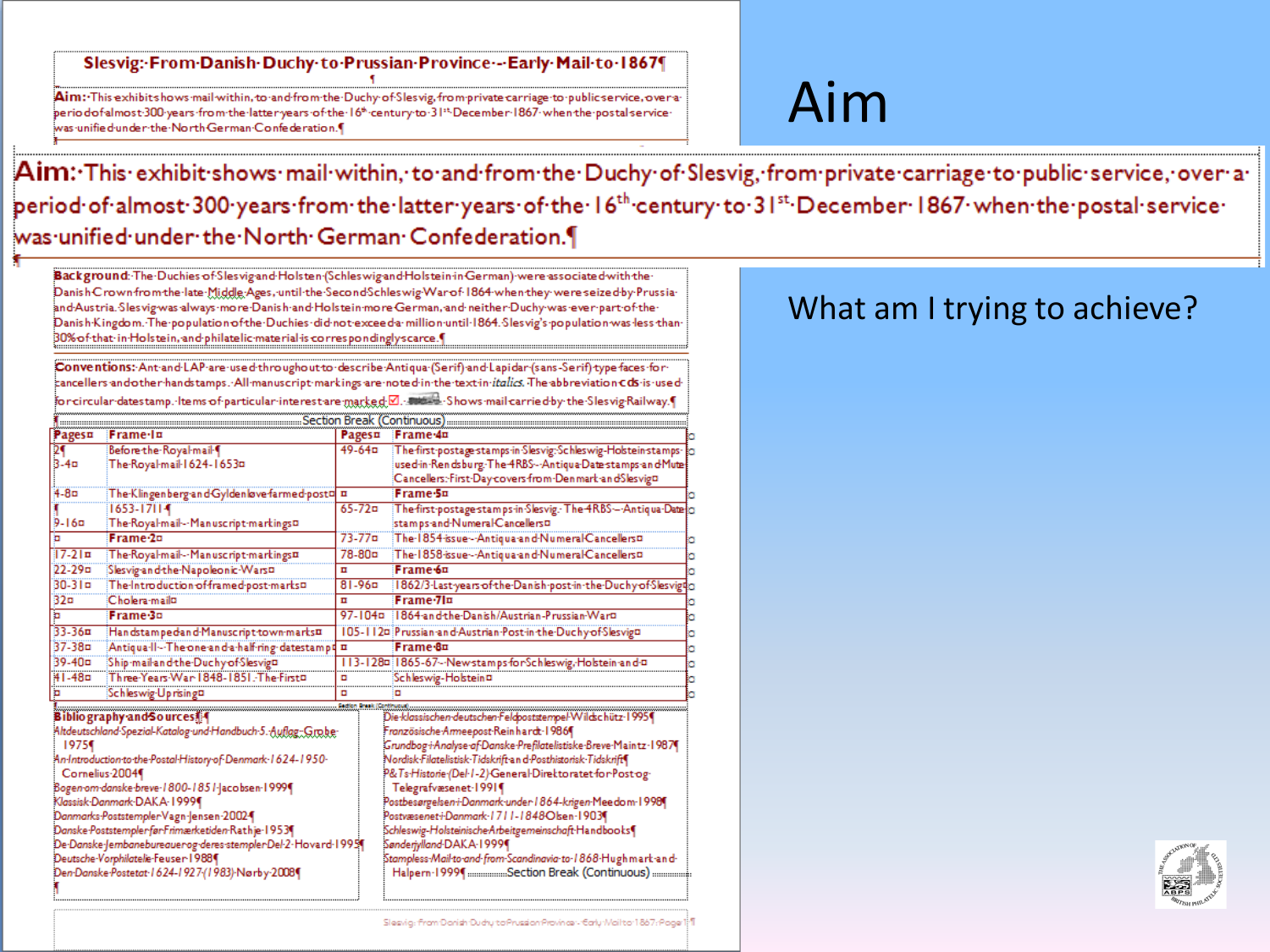### Slesvig: From Danish Duchy to Prussian Province -- Early Mail to 18671

Aim:•This exhibits hows-mail-within, to-and-from the Duchy-of-Slesvig, from-private carriage-to-publicservice, over aperiodofalmost 300 years from the latter years of the 16\* century to 31\* December 1867 when the postal service was unified under the North German Confederation.

Structure: The development of the mail is shown, largely chronologically through handwritten instructions and town .<br>markings, the beginning of framed and other hand stamped marks of origin, particularly on foreign mail, and the ] #intro duction of true post∙marks from∙1844.∙All•Danish∙post offices∙before 1864-are∙represented

Postage stamps, intro duce dby Denmark-in-Slesvig on-It-May-1851, were followed by successive postal administrations, .<br>Including the field postalsystems, up to the end of the adhesive issues for the Duchies of Schleswig and Holstein, which complete the exhibit.

### Structure

How have I put the exhibit together?

Structure: The development of the mail is shown, largely chronologically through handwritten instructions and town markings, the beginning of framed and other hand stamped marks of origin, particularly on foreign mail, and the introduction·of·true·post·marks·from· 1844.·All·Danish·post·offices·before·1864·are·represented.

Postage stamps, introduced by Denmark in Slesvig on Ist May 1851, were followed by successive postal administrations, including the field postal systems, up to the end of the adhesive issues for the Duchies of Schleswig and Holstein, which complete the exhibit. [

| 4-80                                                        | I he Klingenberg and Gyldenløve farmed post¤ ¤                |             | Frame 5¤                                                           |
|-------------------------------------------------------------|---------------------------------------------------------------|-------------|--------------------------------------------------------------------|
|                                                             | $1653 - 17114$                                                | $65 - 72a$  | The first postage stamps in Slesvig . The 4RBS - Antiqua Date to   |
| 9-16¤                                                       | The-Royal-mail--Manuscript-markings¤                          |             | stamps-and-Numeral-Cancellers¤                                     |
|                                                             | Frame-2¤                                                      | $73 - 770$  | The-1854-issue -- Antiqua and-Numeral Cancellers¤                  |
| $17 - 21 \pi$                                               | The-Royal-mail--Manuscript-markings¤                          | $78 - 800$  | The-1858-issue -- Antiqua and Numeral Cancellers¤                  |
| $22 - 290$                                                  | Slesvig and the Napoleonic Wars¤                              | п           | Frame 6n                                                           |
| $30-310$                                                    | The-Introduction of framed-post-marks¤                        | $81 - 960$  | 1862/3-Last-years of the Danish-post-in-the-Duchy of Slesvigth     |
| 32¤                                                         | Cholera-mail¤                                                 | π           | Frame-71n                                                          |
|                                                             | Frame-3p                                                      | $97 - 104a$ | 1864 and the Danish/Austrian-Prussian-War¤                         |
| $33 - 36\pi$                                                | Handstampedand-Manuscript-town-marks¤                         |             | 105-1120 Prussian and Austrian Post in the Duchy of Slesvigo       |
| 37-38¤                                                      | Antiqua-II--The one and a-half-ring-datestampt                | п           | Frame-8n                                                           |
| 39-40¤                                                      | Ship-mail-and-the-Duchy-of-Slesvig¤                           |             | 113-1280 1865-67 - Newstamps for Schleswig, Holstein and D         |
| $41 - 480$                                                  | Three Years War 1848-1851. The First of                       |             | Schleswig-Holstein                                                 |
|                                                             | Schleswig-Up rising¤                                          |             |                                                                    |
|                                                             |                                                               |             |                                                                    |
|                                                             | Bibliography and Sourcess                                     |             | Die-klassischen-deutschen-Feldpoststempel-Wildschütz-19954         |
|                                                             | Altdeutschland-Spezial-Katalog-und-Handbuch-5.-Auflag-Grobe-  |             | Französische Armeepost-Rein hardt 1986                             |
| 19750                                                       |                                                               |             | Grundbog i Analyse af Danske Prefilatelistiske Breve Maintz - 1987 |
| An-Introduction-to-the-Postal-History-of-Denmark-1624-1950- |                                                               |             | Nordisk-Filatelistisk-Tidskrift an d-Posthistorisk-Tidskrift       |
|                                                             | Cornelius-20041                                               |             | P&Ts Historie (Del 1-2) General Direktoratet for Post og           |
|                                                             | Bogen om danske breve 1800-1851 lacobsen 1999                 |             | Telegrafvæsenet-1991¶                                              |
| Klassisk-Danmark-DAKA-1999                                  |                                                               |             | Postbesørgelsen i Danmark-under 1864-krigen Mee do m-1998          |
| Danmarks-Poststempler-Vagn-Jensen-2002-                     |                                                               |             | Postvæsenet i Danmark 1711-1848 Olsen - 1903 ¶                     |
| Danske-Poststemplerfør Frimærketiden-Rathje-1953            |                                                               |             | Schleswig-Holsteinische Arbeitgemeinschaft-Handbooks¶              |
|                                                             | De Danske Jembanebureauer og deres stempler Del 2 Hovard 1995 |             | Sanderiylland DAKA-1999¶                                           |
|                                                             | Deutsche-Vorphilatelie-Feuser-1988                            |             | Stampless-Mail-to-and-from-Scandinavia-to-1868-Hugh mark-an d-     |
|                                                             | Den-Danske-Postetat-1624-1927-(1983)-Nørby-2008¶              |             | Halpern-1999¶ Section Break (Continuous)                           |
|                                                             |                                                               |             |                                                                    |
|                                                             |                                                               |             |                                                                    |

### What is my beginning and end?

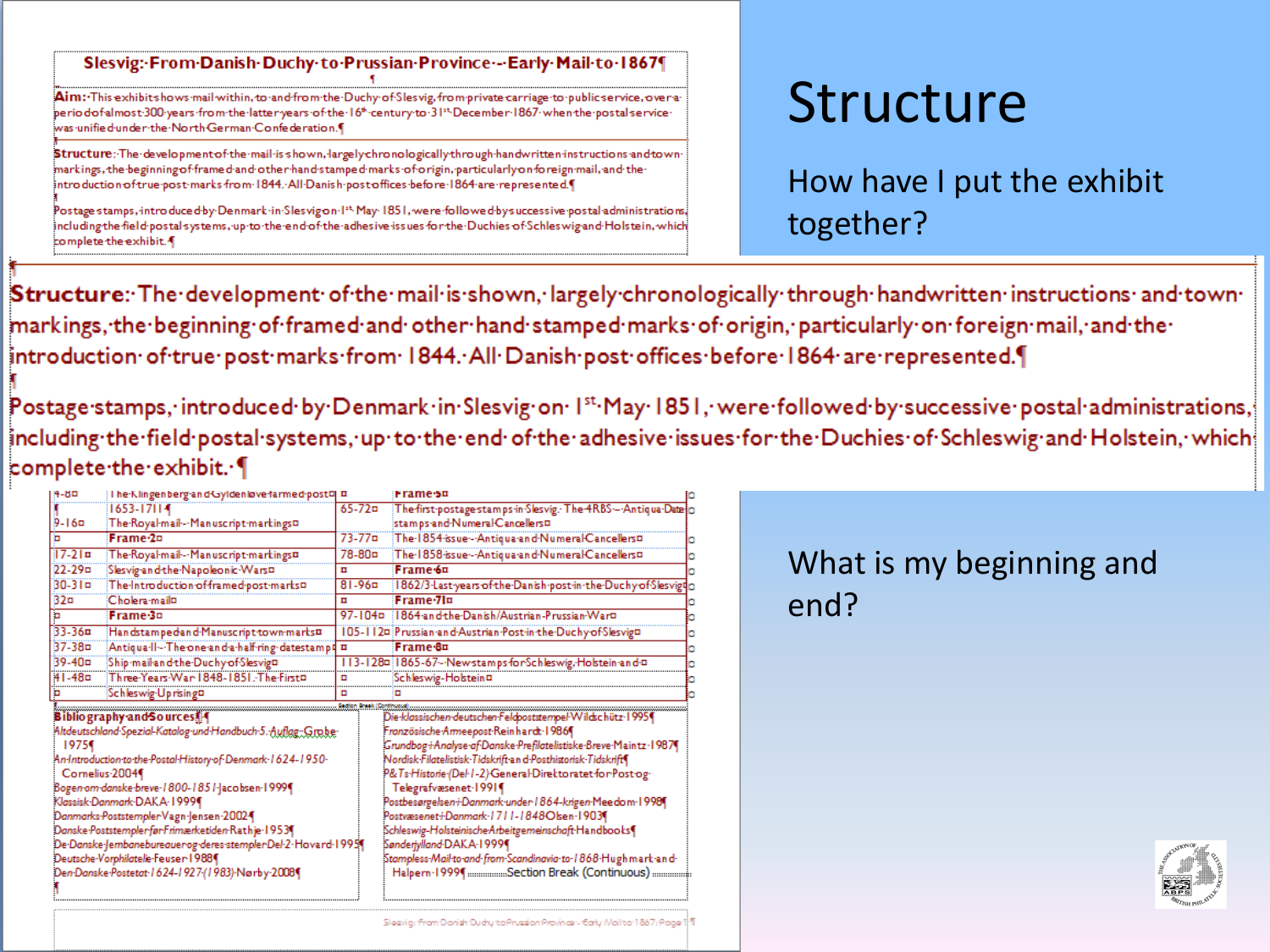#### Slesvig:-From-Danish-Duchy-to-Prussian-Province---Early-Mail-to-18679

Aim:•This exhibits hows-mail-within, to-and-from the Duchy-of-Slesvig, from-private carriage-to-publicservice, over aperiodofalmost 300-years-from-the-latter-years-of-the-16\*-century-to-31\*-December-1867-when-the-postal service was unified under the North German Confederation.

Structure: The development of the mail is shown, largely chronologically through handwritten instructions and town .<br>markings, the beginning of framed and other hand stamped marks of origin, particularly on foreign mail, and the ] #intro duction of true post∙marks from∙1844.∙All•Danish∙post offices∙before 1864-are∙represented

.<br>Postage stamps, intro duce d by Denmark-in Slesvig on Ht May-1851, were followed by successive postal administrations, .<br>Including the field postalsystems, up to the end of the adhesive issues for the Duchies of Schleswig and Holstein, which complete the exhibit.

Back ground: The Duchies of Slesvigand Holsten (Schleswigand Holstein in German) were associated with the Danish Crown from the late Middle Ages, until the Second Schleswig War of 1864 when they were seized by Prussia .<br>and Austria. Slesvigwas always more Danish and Holstein more German, and neither Duchy was ever part of the ' Danish Kingdom. The population of the Duchies-did-not-exceed a-million-until-1864. Slesvig's population was less than-30% of that in Holstein, and philatelic material is correspondingly scarce.

# Background

What is the historical context of my exhibit?

Background: The Duchies of Slesvig and Holsten (Schleswig and Holstein in German) were associated with the Danish Crown from the late Middle Ages, until the Second Schleswig War of 1864 when they were seized by Prussia and Austria. Slesvig was always more Danish and Holstein more German, and neither Duchy was ever part of the Danish Kingdom. The population of the Duchies did not exceed a million until 1864. Slesvig's population was less than 30% of that in Holstein, and philatelic material is correspondingly scarce.

| o                        | Frame-2p                                                                                                                                                                                                                                                                                                                                                                                                                                                                                                      | 73-77¤     | The-1854-issue -- Antiqua and Numeral Cancellers¤                                                                                                                                                                                                                                                                                                                                                                                                                                                                                                                                                                                                      |  |
|--------------------------|---------------------------------------------------------------------------------------------------------------------------------------------------------------------------------------------------------------------------------------------------------------------------------------------------------------------------------------------------------------------------------------------------------------------------------------------------------------------------------------------------------------|------------|--------------------------------------------------------------------------------------------------------------------------------------------------------------------------------------------------------------------------------------------------------------------------------------------------------------------------------------------------------------------------------------------------------------------------------------------------------------------------------------------------------------------------------------------------------------------------------------------------------------------------------------------------------|--|
| $17 - 21n$               | The-Royal-mail--Manuscript-markings¤                                                                                                                                                                                                                                                                                                                                                                                                                                                                          | 78-80¤     | The-1858-issue -- Antiqua-and-Numeral Cancellers¤                                                                                                                                                                                                                                                                                                                                                                                                                                                                                                                                                                                                      |  |
| $22 - 29$                | Slesvig and the Napoleonic Wars¤                                                                                                                                                                                                                                                                                                                                                                                                                                                                              | п          | Frame 6n                                                                                                                                                                                                                                                                                                                                                                                                                                                                                                                                                                                                                                               |  |
| $30-310$                 | The-Introduction of framed-post-marks¤                                                                                                                                                                                                                                                                                                                                                                                                                                                                        | $81 - 960$ | 1862/3-Last-years of the-Danish-post-in-the-Duchy of-Slesvigth                                                                                                                                                                                                                                                                                                                                                                                                                                                                                                                                                                                         |  |
| 32¤                      | Cholera-mail¤                                                                                                                                                                                                                                                                                                                                                                                                                                                                                                 | п          | Frame-71n                                                                                                                                                                                                                                                                                                                                                                                                                                                                                                                                                                                                                                              |  |
|                          | Frame-3p                                                                                                                                                                                                                                                                                                                                                                                                                                                                                                      | 97.104p    | 1864-and-the-Danish/Austrian-Prussian-Ward                                                                                                                                                                                                                                                                                                                                                                                                                                                                                                                                                                                                             |  |
| $33 - 36\pi$             | Handstampedand-Manuscript-town-marks¤                                                                                                                                                                                                                                                                                                                                                                                                                                                                         |            | 105-1120 Prussian-and-Austrian-Post-in-the-Duchy of SlesvigD                                                                                                                                                                                                                                                                                                                                                                                                                                                                                                                                                                                           |  |
| $37 - 380$               | Antiquall -- The one and a half-ring-datestampt                                                                                                                                                                                                                                                                                                                                                                                                                                                               | п          | Frame-8¤                                                                                                                                                                                                                                                                                                                                                                                                                                                                                                                                                                                                                                               |  |
| $39 - 400$               | Ship-mail-and-the-Duchy-of-Slesvig¤                                                                                                                                                                                                                                                                                                                                                                                                                                                                           |            | 113-1280 1865-67 - New stamps for Schleswig, Holstein and D                                                                                                                                                                                                                                                                                                                                                                                                                                                                                                                                                                                            |  |
| $41 - 480$               | Three-Years-War-1848-1851. The-First¤                                                                                                                                                                                                                                                                                                                                                                                                                                                                         | o          | ¦Schleswig-Holstein¤                                                                                                                                                                                                                                                                                                                                                                                                                                                                                                                                                                                                                                   |  |
|                          | Schleswig-Up rising¤                                                                                                                                                                                                                                                                                                                                                                                                                                                                                          |            |                                                                                                                                                                                                                                                                                                                                                                                                                                                                                                                                                                                                                                                        |  |
| 19750<br>Cornelius-20041 | Biblio graphy and Sources! [4]<br>Altdeutschland-Spezial-Katalog-und-Handbuch-5.-Auflag-Gro.be-<br>An Introduction to the Postal History of Denmark 1624-1950-<br>Bogen om danske breve 1800-1851   acobsen 1999¶<br>Klassisk-Danmark-DAKA-1999¶<br>Danmarks-Poststempler-Vagn-Jensen-2002-1<br>Danske-Poststempler før Frimærketiden-Rathje-1953<br>De Danske Jembanebureauer og deres stempler Del 2 Hoverd 1995<br>Deutsche-Vorphilatelie-Feuser-1988¶<br>Den-Danske-Postetat-1624-1927-(1983)-Nørby-2008¶ |            | Die-klassischen-deutschen-Feldpoststempel-Wildschütz-19954<br>Französische Armeepost-Rein hardt-1986¶<br>Grundbog i Analyse af Danske Prefilatelistiske Breve Maintz - 1987¶<br>Nordisk-Filatelistisk-Tidskrift an d-Posthistorisk-Tidskrift¶<br>P&Ts-Historie-(Del-1-2)-General-Direktoratet-for-Post-og-<br>Telegrafvæsenet-1991¶<br>Postbesørgelsen i Danmark-under 1864-krigen Mee do m-1998¶<br>Postvæsenet i Danmark 1711-1848 Olsen - 1903 ¶<br>Schleswig-Holsteinische Arbeitgemeinschaft-Handbooks¶<br>Sanderiylland DAKA-1999¶<br>Stampless-Mail-to-and-from-Scandinavia-to-1868-Hugh mark-an d-<br>Halpern-19994 Section Break (Continuous) |  |

An opportunity to deal with issues such as rarity.

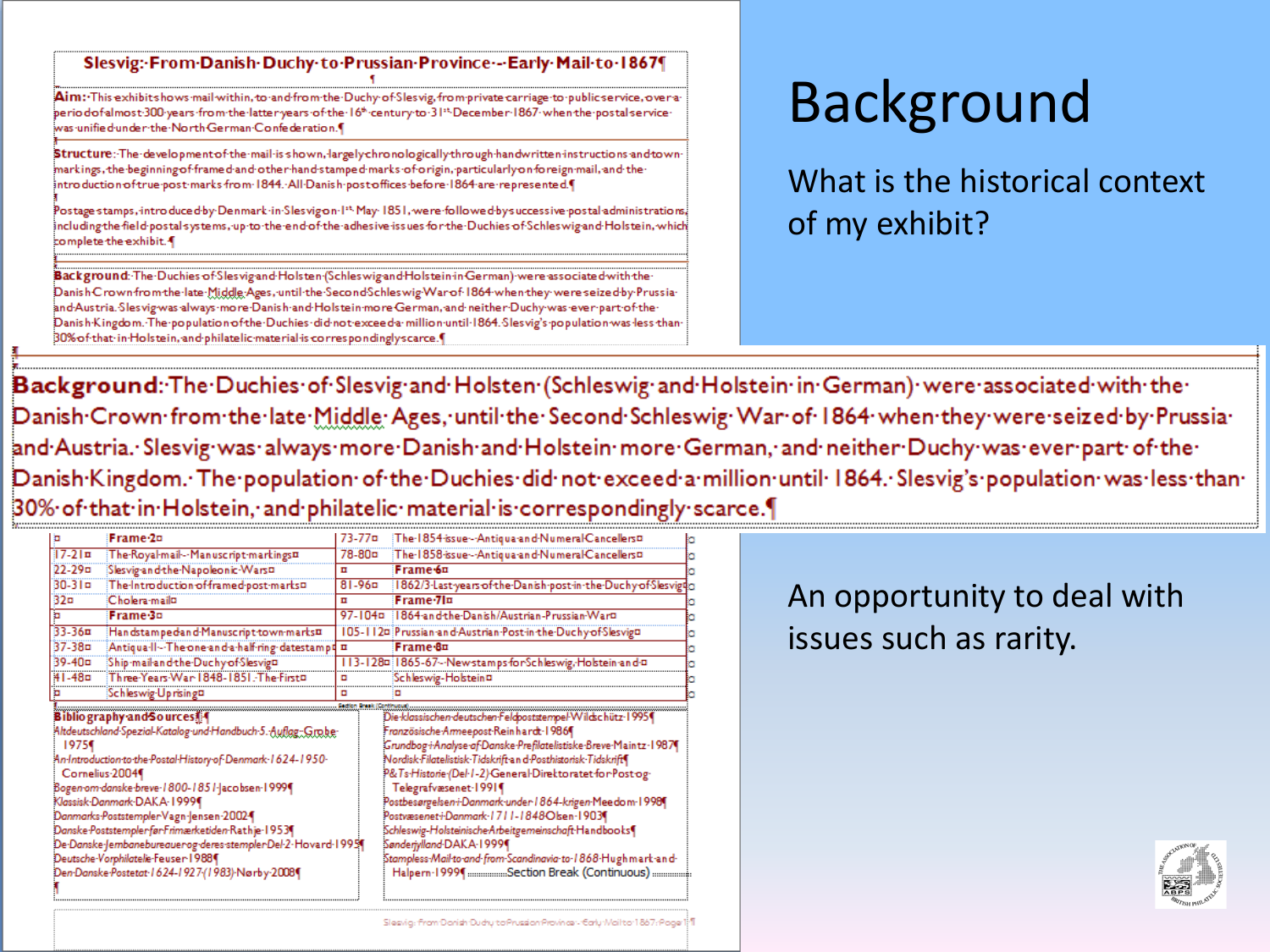### Slesvig:-From-Danish-Duchy-to-Prussian-Province---Early-Mail-to-18679

Aim:•This exhibits hows-mail-within, to-and-from the Duchy-of-Slesvig, from-private carriage-to-publicservice, over a-.<br>periodofalmost 300 years from the latter years of the 16\* century to 31\* December 1867 when the postal service was unified under the North German Confederation.

Structure: The development of the mail is shown, largely chronologically through handwritten instructions and town .<br>markings, the beginning of framed and other hand stamped marks of origin, particularly on foreign mail, and the ] #intro duction of true post∙marks from∙1844.∙All•Danish∙post offices∙before 1864-are∙represented

.<br>Postage stamps, intro duce d by Denmark-in Slesvig on Ht May-1851, were followed by successive postal administrations, .<br>Including the field postalsystems, up to the end of the adhesive issues for the Duchies of Schleswig and Holstein, which complete the exhibit.

Back ground: The Duchies of Slesvigand Holsten (Schleswigand Holstein in German) were associated with the Danish Crown from the late Middle Ages, until the Second Schleswig War of 1864 when they were seized by Prussia .<br>and Austria. Slesvigwas always more Danish and Holstein more German, and neither Duchy was ever part of the ' Danish-Kingdom. The population of the Duchies -did-not-exceed a-million-until-1864. Slesvig's population was less than-30% of that in Holstein, and philatelic material is correspondingly scarce.

Conventions: Ant and LAP are used throughout to describe Antiqua (Serif) and Lapidar (sans-Serif) type faces for cancellers and other handstamps. All manuscript markings are noted in the text in *italics*. The abbreviation Cds is used for circular datestamp. Items of particular interest are marked M. states. Shows mail carried by the Slesvig Railway.

## Conventions

These are important pieces of shorthand.



Conventions: Ant and LAP are used throughout to describe Antiqua (Serif) and Lapidar (sans-Serif) type faces for cancellers and other handstamps. All manuscript markings are noted in the text in *italics*. The abbreviation cds is used for circular datestamp. Items of particular interest are marked  $\boxtimes$ . shows mail carried by the Slesvig Railway.

|              | Frame-20                                                                                                                                                                                                                                                                                                                     | 73-770  | The 1854 issue - Antiqua and Numeral Cance                                                                                                                                                                                                                                                                                                                                                                                              |  |
|--------------|------------------------------------------------------------------------------------------------------------------------------------------------------------------------------------------------------------------------------------------------------------------------------------------------------------------------------|---------|-----------------------------------------------------------------------------------------------------------------------------------------------------------------------------------------------------------------------------------------------------------------------------------------------------------------------------------------------------------------------------------------------------------------------------------------|--|
| $17 - 21n$   | The-Royal-mail--Manuscript-markings¤                                                                                                                                                                                                                                                                                         | 78-80¤  | The-1858-issue -- Antiqua-and-Numeral Cancellers¤                                                                                                                                                                                                                                                                                                                                                                                       |  |
| $22 - 290$   | Slesvig and the Napoleonic Wars¤                                                                                                                                                                                                                                                                                             | п       | Frame 6¤                                                                                                                                                                                                                                                                                                                                                                                                                                |  |
| $30 - 31n$   | The-Introduction of framed-post-marks¤                                                                                                                                                                                                                                                                                       | 81-96¤  | 1862/3-Last-years of the-Danish-post-in-the-Duchy of-Slesvigt                                                                                                                                                                                                                                                                                                                                                                           |  |
| 32¤          | Cholera-mail¤                                                                                                                                                                                                                                                                                                                | п       | Frame 7In                                                                                                                                                                                                                                                                                                                                                                                                                               |  |
|              | Frame-3p                                                                                                                                                                                                                                                                                                                     | 97-104p | 1864 and the Danish/Austrian-Prussian-Ward                                                                                                                                                                                                                                                                                                                                                                                              |  |
| $33 - 36\pi$ | Handstampedand-Manuscript-town-marks¤                                                                                                                                                                                                                                                                                        |         | 105-1120 Prussian-and-Austrian-Post-in-the-Duchy of Slesvigo                                                                                                                                                                                                                                                                                                                                                                            |  |
| $37 - 38$    | Antiqua-II-The one-and-a-half-ring-datestamp4 =                                                                                                                                                                                                                                                                              |         | Frame 8n                                                                                                                                                                                                                                                                                                                                                                                                                                |  |
| $39 - 40n$   | Ship-mail and the Duchy of Slesvig¤                                                                                                                                                                                                                                                                                          |         | 113-1280 1865-67 - New stamps for Schleswig, Holstein and D                                                                                                                                                                                                                                                                                                                                                                             |  |
| $41 - 480$   | Three-Years-War-1848-1851 The-First¤                                                                                                                                                                                                                                                                                         | ۰       | Schleswig-Holstein¤                                                                                                                                                                                                                                                                                                                                                                                                                     |  |
|              | Schleswig-Up rising¤                                                                                                                                                                                                                                                                                                         |         |                                                                                                                                                                                                                                                                                                                                                                                                                                         |  |
| 19754        | Altdeutschland-Spezial-Katalog-und-Handbuch-5.-Auflag-Grobe-<br>An-Introduction-to-the-Postal-History-of-Denmark-1624-1950-<br>Cornelius-20041<br>Bogen om danske breve 1800-1851 lacobsen 1999<br>Klassisk-Danmark-DAKA-1999<br>Danmarks-Poststempler-Vagn-Jensen-2002-<br>Danske-Poststemplerfør Frimærketiden-Rathje-1953 |         | Französische Armeepost-Rein hardt-1986¶<br>Grundbog i Analyse af Danske Prefilatelistiske Breve Maintz - 1987<br>Nordisk-Filatelistisk-Tidskrift an d-Posthistorisk-Tidskrift<br>P&Ts Historie (Del·1-2) General Direktoratet for Post og-<br>Telegrafvæsenet-1991¶<br>Postbesørgelsen i Danmark-under 1864-krigen Mee do m-1998<br>Postvæsenet i Danmark 1711-1848 Olsen 1903<br>Schleswig-Holsteinische Arbeitgemeinschaft-Handbooks¶ |  |

They help the judge to follow the exhibit:

Ant = Antiqua Lap = Lapidar Manuscript cds = circular date stamp

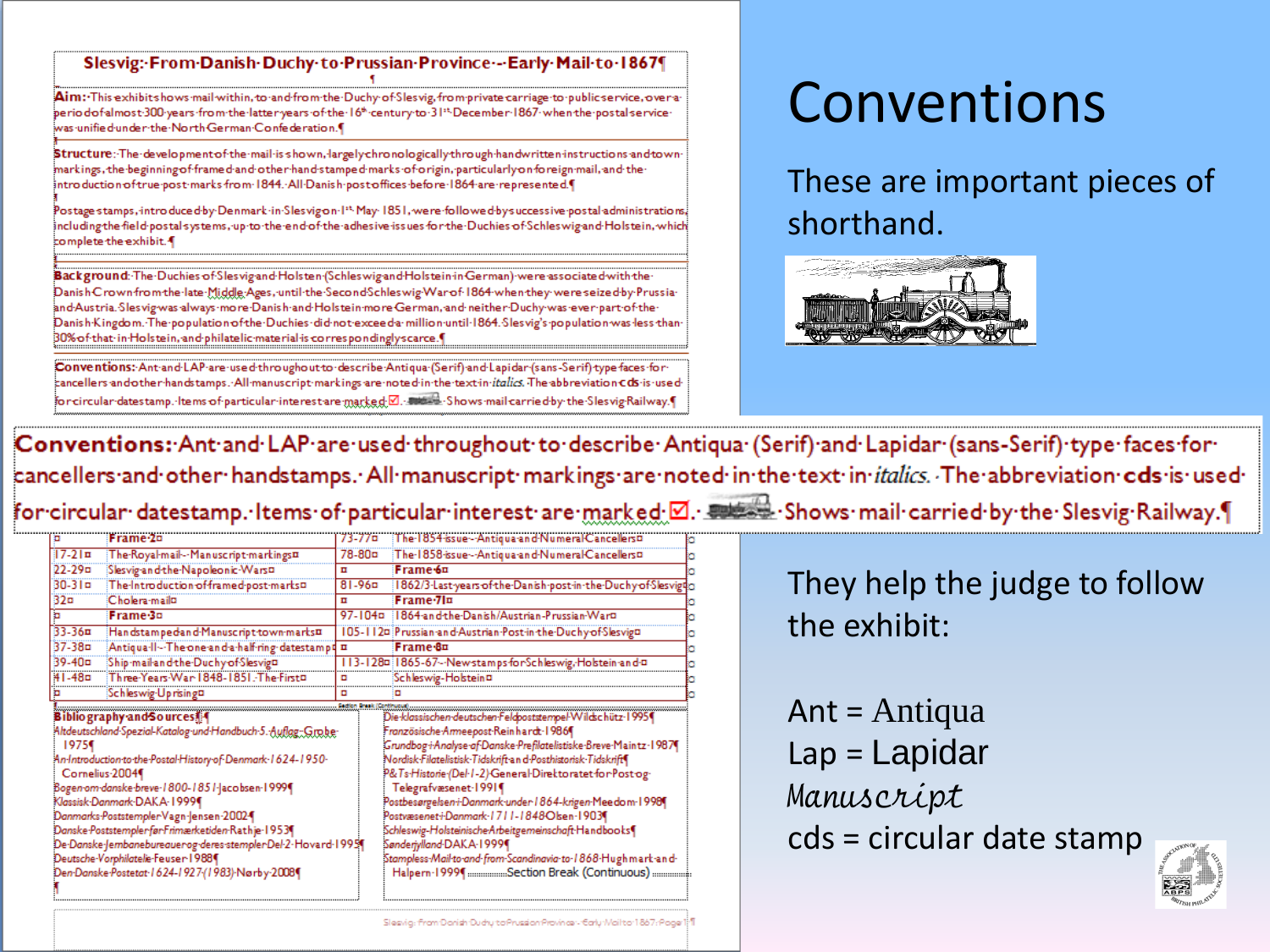#### Slesvig: From Danish Duchy to Prussian Province -- Early Mail to 18679 ٠

Aim: This exhibits hows mail within, to and from the Duchy of Slesvig, from private carriage to public service, over a periodofalmost 300 years from the latter years of the 16th century to 31th December 1867 when the postal service was unified under the North German Confederation.

## **The Plan**

page is inadequate.

**TESH PHY** 

Structure: The development of the mail is shown dargely chronologically through handwritte sinstay tions and town

| Pages¤                   | Frame-l¤                                                                                                                                                                                                                                                                                                                                                                                                                                                                                                                                                                                                                                                                                                                                                                                                                                                                                                                                                                                                                                                                                                                                                     | Pages¤        | Frame-4¤                                                                                                                                                                                                                                                                                                                                                        |
|--------------------------|--------------------------------------------------------------------------------------------------------------------------------------------------------------------------------------------------------------------------------------------------------------------------------------------------------------------------------------------------------------------------------------------------------------------------------------------------------------------------------------------------------------------------------------------------------------------------------------------------------------------------------------------------------------------------------------------------------------------------------------------------------------------------------------------------------------------------------------------------------------------------------------------------------------------------------------------------------------------------------------------------------------------------------------------------------------------------------------------------------------------------------------------------------------|---------------|-----------------------------------------------------------------------------------------------------------------------------------------------------------------------------------------------------------------------------------------------------------------------------------------------------------------------------------------------------------------|
| $3-4a$                   | Before the Royal mail -<br>The Royal mail 1624-1653¤                                                                                                                                                                                                                                                                                                                                                                                                                                                                                                                                                                                                                                                                                                                                                                                                                                                                                                                                                                                                                                                                                                         | 49-64¤        | The first postage stamps in Slesvig Schleswig-Holstein stamps<br>used-in-Rendsburg-The-4RBS---Antiqua-Date-stamps-and-Mute<br>Cancellers: First Day covers from Denmark and Slesvigo                                                                                                                                                                            |
| $4-8a$                   | The Klingenberg and Gyldenløve farmed post¤  ¤                                                                                                                                                                                                                                                                                                                                                                                                                                                                                                                                                                                                                                                                                                                                                                                                                                                                                                                                                                                                                                                                                                               |               | Frame-5¤                                                                                                                                                                                                                                                                                                                                                        |
| $9 - 16a$                | $1653 - 17114$<br>The Royal-mail--Manuscript-markings¤                                                                                                                                                                                                                                                                                                                                                                                                                                                                                                                                                                                                                                                                                                                                                                                                                                                                                                                                                                                                                                                                                                       | $65 - 72a$    | The first postage stamps in Slesvig. The 4RBS - Antiqua Date C<br>stamps and Numeral Cancellers¤                                                                                                                                                                                                                                                                |
|                          | Frame-2¤                                                                                                                                                                                                                                                                                                                                                                                                                                                                                                                                                                                                                                                                                                                                                                                                                                                                                                                                                                                                                                                                                                                                                     | $73 - 77a$    | The-1854-issue--Antiqua-and-Numeral-Cancellers¤                                                                                                                                                                                                                                                                                                                 |
| $17 - 21$                | The Royal mail - Manuscript markings#                                                                                                                                                                                                                                                                                                                                                                                                                                                                                                                                                                                                                                                                                                                                                                                                                                                                                                                                                                                                                                                                                                                        | 78-80¤        | The-1858-issue--Antiqua and Numeral-Cancellers¤                                                                                                                                                                                                                                                                                                                 |
| $22 - 29a$               | Slesvig and the Napoleonic Wars¤                                                                                                                                                                                                                                                                                                                                                                                                                                                                                                                                                                                                                                                                                                                                                                                                                                                                                                                                                                                                                                                                                                                             | п             | Frame-6¤                                                                                                                                                                                                                                                                                                                                                        |
| $30 - 31a$               | The Introduction of framed post marks¤                                                                                                                                                                                                                                                                                                                                                                                                                                                                                                                                                                                                                                                                                                                                                                                                                                                                                                                                                                                                                                                                                                                       | $81 - 96$ ¤   | 1862/3 Last years of the Danish post in the Duchy of Slesvig                                                                                                                                                                                                                                                                                                    |
| 32 <sub>0</sub>          | Cholera-mail¤                                                                                                                                                                                                                                                                                                                                                                                                                                                                                                                                                                                                                                                                                                                                                                                                                                                                                                                                                                                                                                                                                                                                                | п             | Frame <sub>·</sub> 7¤                                                                                                                                                                                                                                                                                                                                           |
|                          | Frame-3¤                                                                                                                                                                                                                                                                                                                                                                                                                                                                                                                                                                                                                                                                                                                                                                                                                                                                                                                                                                                                                                                                                                                                                     | 97-104¤       | 1864 and the Danish/Austrian-Prussian-War¤                                                                                                                                                                                                                                                                                                                      |
| $33 - 36\pi$             | Handstamped-and-Manuscript-town-marks¤                                                                                                                                                                                                                                                                                                                                                                                                                                                                                                                                                                                                                                                                                                                                                                                                                                                                                                                                                                                                                                                                                                                       |               | 105-112¤ Prussian and Austrian Post in the Duchy of Slesvig¤                                                                                                                                                                                                                                                                                                    |
| 37-38¤                   | Antiquall-The one and a half ring datestampd =                                                                                                                                                                                                                                                                                                                                                                                                                                                                                                                                                                                                                                                                                                                                                                                                                                                                                                                                                                                                                                                                                                               |               | Frame-8¤                                                                                                                                                                                                                                                                                                                                                        |
| 39-40¤                   | Ship-mail-and-the-Duchy-of-Slesvig¤                                                                                                                                                                                                                                                                                                                                                                                                                                                                                                                                                                                                                                                                                                                                                                                                                                                                                                                                                                                                                                                                                                                          | $113 - 128$ ¤ | 1865-67-New-stamps-for-Schleswig, Holstein-and-¤                                                                                                                                                                                                                                                                                                                |
| $41 - 480$               | Three-Years-War-1848-1851.-The-First¤                                                                                                                                                                                                                                                                                                                                                                                                                                                                                                                                                                                                                                                                                                                                                                                                                                                                                                                                                                                                                                                                                                                        | σ             | Schleswig-Holstein¤                                                                                                                                                                                                                                                                                                                                             |
|                          | Schleswig-Uprising¤                                                                                                                                                                                                                                                                                                                                                                                                                                                                                                                                                                                                                                                                                                                                                                                                                                                                                                                                                                                                                                                                                                                                          | σ             |                                                                                                                                                                                                                                                                                                                                                                 |
| 19754<br>Cornelius-20041 | Die klassischen deutschen Feldpoststempel-Wildschütz-1995<br><b>Bibliography and Sourcess</b><br>Altdeutschland-Spezial-Katalog-und-Handbuch-5.-Auflag-Grobe-<br>Französische Armeepost-Rein hardt 1986<br>Grundbog i Analyse af Danske Prefilatelistiske Breve Maintz - 1987<br>Nordisk-Filatelistisk-Tidskrift an d-Posthistorisk-Tidskrift<br>\n-Introduction-to-the-Postal-History-of-Denmark-1624-1950-<br>P&Ts-Historie-(Del-1-2)-General-Direktoratet-for-Post-og-<br>Bogen om danske breve 1800-1851   aco bsen 1999¶<br>Telegrafvæsenet-1991¶<br>(Jassisk-Danmark-DAKA-1999¶<br>Postbesørgelsen i Danmark under 1864-krigen Meedom 1998<br>Danmarks-Poststempler-Vagn-Jensen-2002-<br>Postvæsenet i Danmark 1711-1848 Olsen 1903<br>Danske-Poststempler før Frimærketiden-Rathje-1953<br>Schleswig-Holsteinische Arbeitgemeinschaft-Handbooks<br>Sønderjylland-DAKA-1999¶<br>De Danske Jembanebureauer og deres stempler Del-2-Hoverd-1995<br>Deutsche-Vorphilatelie-Feuser-1988<br>Stampless-Mail-to-and-from-Scandinavia-to-1868-Hugh mark-and-<br>Halpern-1999( Section Break (Continuous) .<br>Den-Danske-Postetat-1624-1927-(1983)-Nørby-2008¶ |               | An exact guide to the exhibit.<br>Go to an exhibition and watch<br>the judges looking at an exhibit<br>where the introductory<br>and the contract of the contract of the contract of the contract of the contract of the contract of the contract of the contract of the contract of the contract of the contract of the contract of the contract of the contra |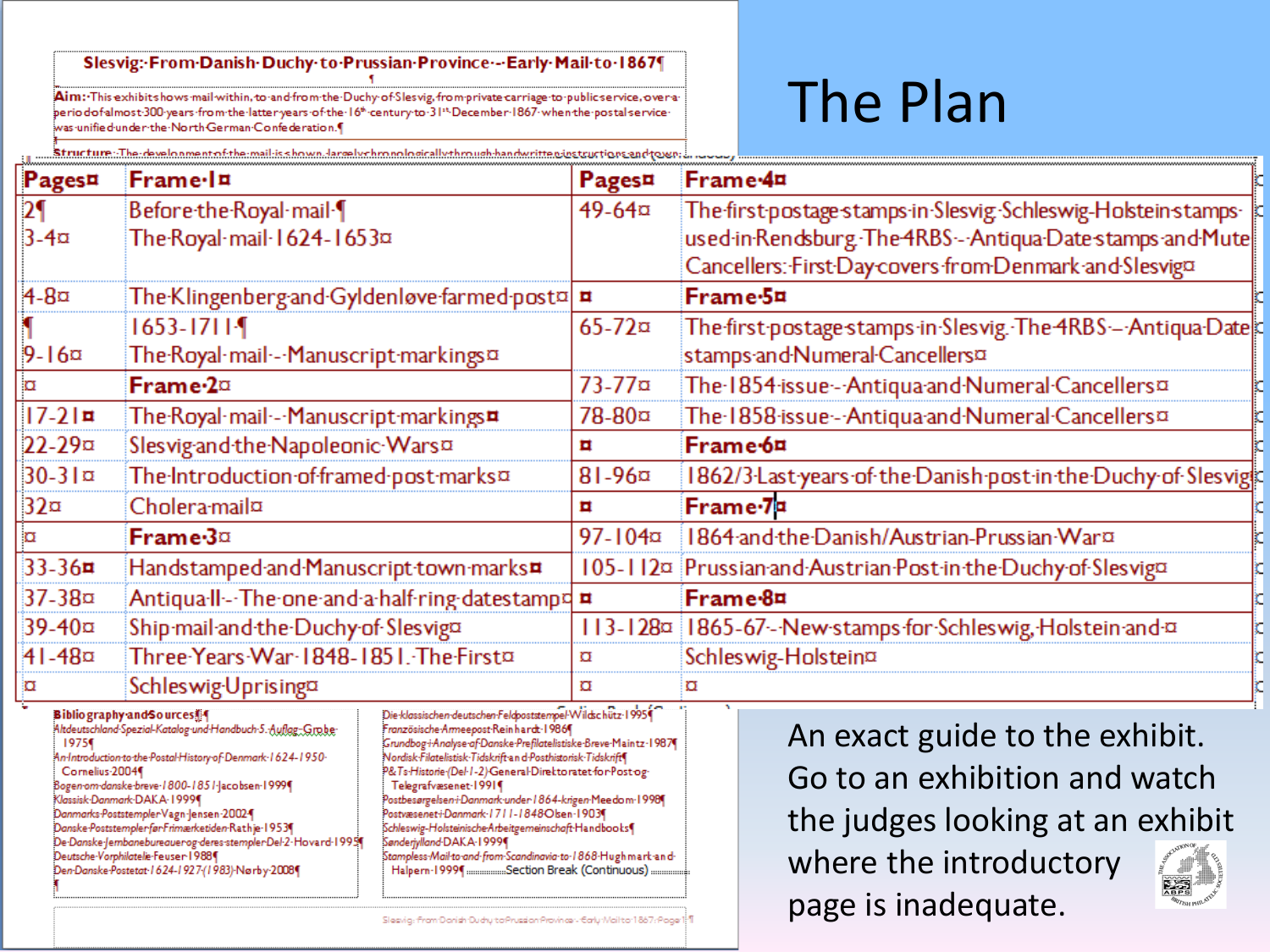### Slesvig: From Danish Duchy to Prussian Province -- Early Mail to 18671

Aim:•This exhibits hows mail within, to and from the Duchy of Slesvig, from private carriage to publicservice, over a .<br>periodofalmost 300 years from the latter years of the 16\* century to 31\* December 1867 when the postal service was unified under the North German Confederation.

Structure: The development of the mail is shown, largely chronologically through handwritten instructions and town .<br>markings, the beginning of framed and other hand stamped marks of origin, particularly on foreign mail, and the ] #intro duction of true post∙marks from∙1844.∙All•Danish∙post offices∙before 1864-are∙represented

.<br>Postage stamps, intro duce d by Denmark-in Slesvig on Ht May-1851, were followed by successive postal administrations, .<br>Including the field postalsystems, up to the end of the adhesive issues for the Duchies of Schleswig and Holstein, which complete the exhibit.

Back ground: The Duchies of Slesvigand Holsten (Schleswigand Holstein in German) were associated with the .<br>Danish Crown from the late Middle Ages, until the Second Schleswig War of 1864 when they were seized by Prussia .<br>and Austria. Slesvigwas always more Danish and Holstein more German, and neither Duchy was ever part of the i Danish Kingdom. The population of the Duchies-did-not-exceed a-million-until-1864. Slesvig's population was less than-

### **Bibliography and Sources** 1

Altdeutschland Spezial-Katalog und Handbuch 5. Auflag: Grobe 19751

An Introduction to the Postal History of Denmark 1624-1950 Cornelius-20041 Bogen-om-danske-breve-1800-1851-Jacobsen-1999¶

Klassisk-Danmark-DAKA-1999¶

Danmarks-Poststempler-Vagn-Jensen-2002-

Danske-Poststempler-før-Frimærketiden-Rathje-1953¶ De Danske Jernbanebureauer og deres stempler Del 2 Hovard 1995 Deutsche Vorphilatelie Feuser 1988

Den Danske Postetat 1624-1927 (1983) Nørby 2008

#### **Bibliography and Sources! 4**

Altdeutschland-Spezial-Katalog-und-Handbuch-5.-Auflag-;Grobe-19754 An-Introduction-to-the-Postal-History-of-Denmark-1624-1950-Cornelius-2004 Bogen om danske breve 1800-1851 | aco bsen 1999 Klassisk-Danmark-DAKA-1999¶ Danmarks-Poststempler-Vagn-Jensen-2002-Danske-Poststempler før Frimærketiden-Rathje-1953 De Danske Jembanebureauer og deres stempler Del 2 Hovard 1995 Deutsche-Vorphilatelie-Feuser-1988 Den-Danske-Postetat-1624-1927-(1983)-Nørby-2008

Die klassischen deutschen Feldpoststempel Wildschütz-19954 Französische-Armeepost-Rein hardt-1986¶ Grundbog-i-Analyse-af-Danske-Prefilatelistiske-Breve-Maintz-1987 Nordisk-Filatelistisk-Tidskrift an d-Posthistorisk-Tidskrift P&Ts-Historie-(Del-1-2)-General-Direktoratet-for-Post-og-Telegrafvæsenet-1991 Postbesørgelsen i Danmark-under 1864-krigen Mee do m-1998¶ Postvæsenet i Danmark 1711-1848 Olsen - 1903 1 Schleswig-Holsteinische Arbeitgemeinschaft-Handbooks¶ Sanderjylland DAKA 1999 Stampless-Mail-to-and-from-Scandinavia-to-1868-Hugh mark-an d-Halpern-1999¶ ................Section Break (Continuous) ............

# The Bibliography

### Not every book on the subject.

Die klassischen deutschen Feldpoststempel Wildschütz 1995 Französische Armeepost Reinhardt 1986 Grundbog-i-Analyse-af-Danske-Prefilatelistiske-Breve-Maintz-1987¶ Nordisk-Filatelistisk-Tidskrift-and-Posthistorisk-Tidskrift P&Ts-Historie-(Del-1-2)-General-Direktoratet-for-Post-og-Telegrafvæsenet 1991¶ Postbesørgelsen i Danmark under 1864 krigen Meedom 1998¶ Postvæsenet i Danmark 1711-1848 Olsen 1903¶ Schleswig-Holsteinische Arbeitgemeinschaft Handbooks¶ Sønderivlland DAK A 1999¶ Stampless-Mail-to-and-from-Scandinavia-to-1868-Hughmark-and-Halpern 19991 ...........................Section Break (Continuous) ................................

> Helps to demonstrate knowledge and research and helps the judge to plan for the exhibition.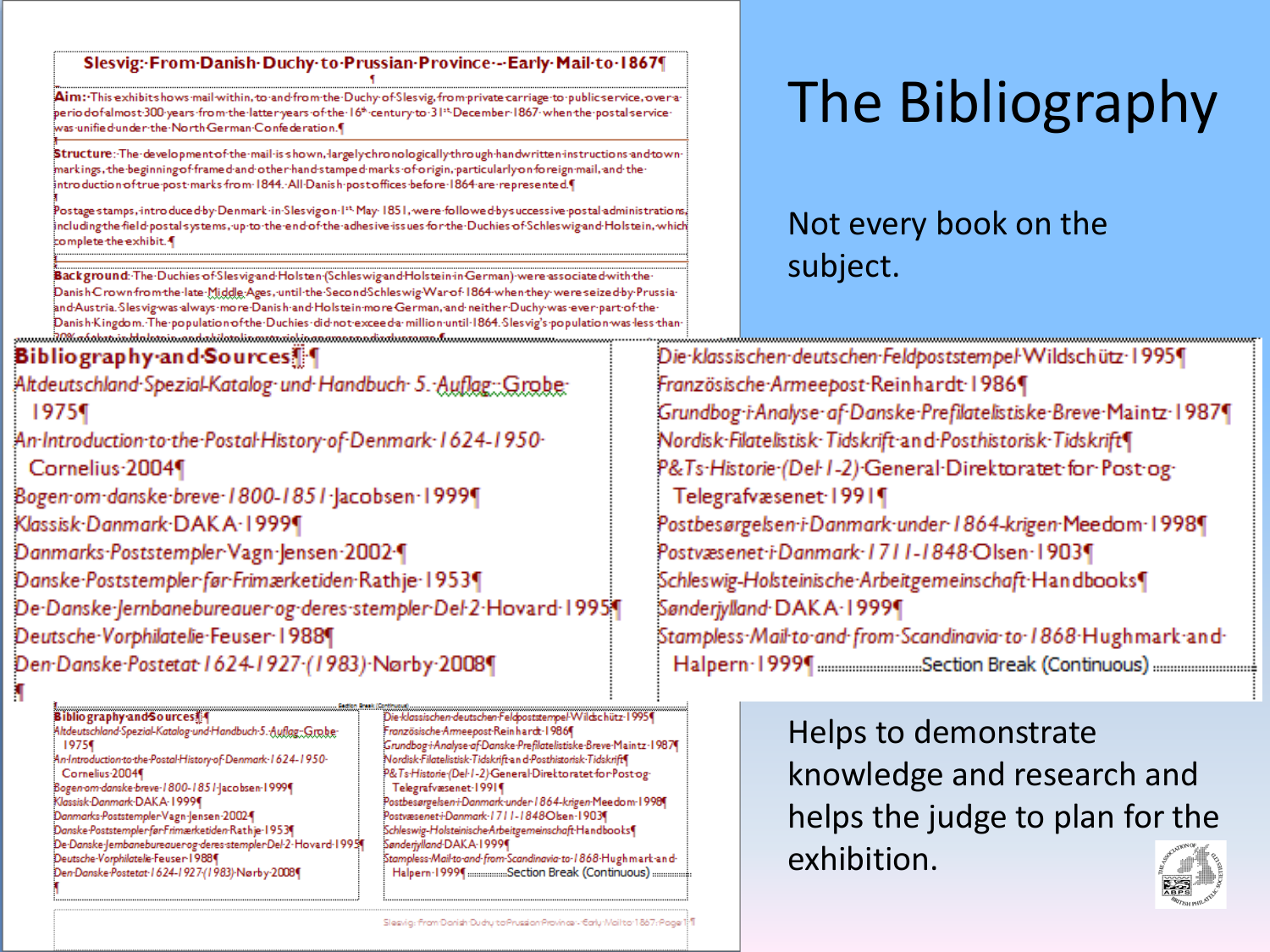# **Treatment (20%)**

- Title does it match the material
- Plan and introductory page
- Completeness and correctness of material Selection of material
- Does the subject fit into the space available
- Originality
- Balance